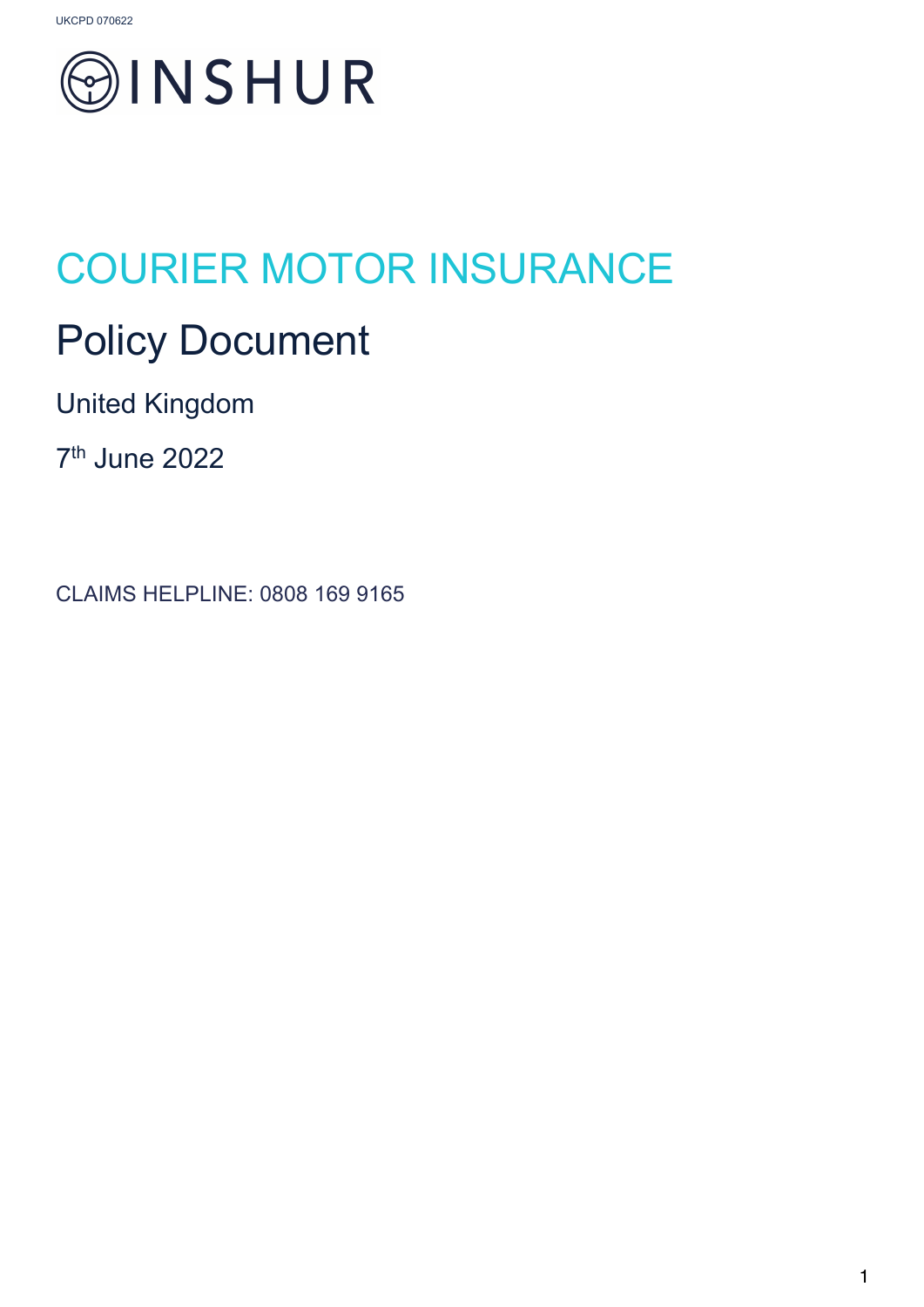

### **YOUR POLICY DOCUMENT**

Welcome to your **INSHUR** policy document. To know exactly what your insurance covers with **Us**, please make sure to read this document carefully. **You** should read it alongside any **Schedule**, **Endorsement** or **Certificate of Motor Insurance You** have received from **INSHUR**.

This insurance is written in English and any communications **We** send to **You** about it will be in English. The law of England and Wales will apply to this contract unless:

- **You** and **We** agree otherwise or
- At the start date of the contract **You** are a resident of (or in the case of a business, the registered office or principal place of business is in) the Channel Islands or the Isle of Man, in which case the law of that area of jurisdiction will apply

#### OUR AGREEMENT – YOUR INSURANCE

This policy document, **Certificate of Motor Insurance**, **Schedule**, any schedule of **Endorsements** form the contract of insurance between **You** (the insured) and **Us** (Wakam).

You should read all parts of the contract as one document. Please remember to read the contract carefully, including all terms, conditions and exceptions to ensure it meets your needs.

#### ABOUT WAKAM

Wakam is a French insurance company with its headquarters at 120-122 rue de Réaumur 75002. Wakam is a French *société anonyme* (public limited company).

Wakam is authorised by the Autorité de Contrôle Prudentiel et de Résolution (ACPR). Wakam is deemed authorised by the Prudential Regulation Authority and subject to regulation by the Financial Conduct Authority (FCA) and limited regulation by the Prudential Regulation Authority. The nature and extent of consumer protections may differ from those for firms based in the UK. Details of the Temporary Permissions Regime, which allows EEA-based firms to operate in the UK for a limited period while seeking full authorisation, are available on the FCA's website.

More details on Wakam can be found on the Financial Services Register (register.fca.org.uk) under FCA registration number 517214.

**INSHUR** is a trading name of INSHUR UK Ltd which is Authorised and Regulated by the Financial Conduct Authority (FCA) under firm reference number 916800 to carry on insurance distribution activities. INSHUR UK Ltd is registered in England and Wales company number 10830222. Registered office at 7th Floor, 1 Minster Court, Mincing Lane, London, EC3R 7AA.

Details of Wakam or **INSHUR**'s authorisation in the UK can be checked on the Financial Services Register at www.register.fca.org.uk or by calling the FCA on 0800 111 6768.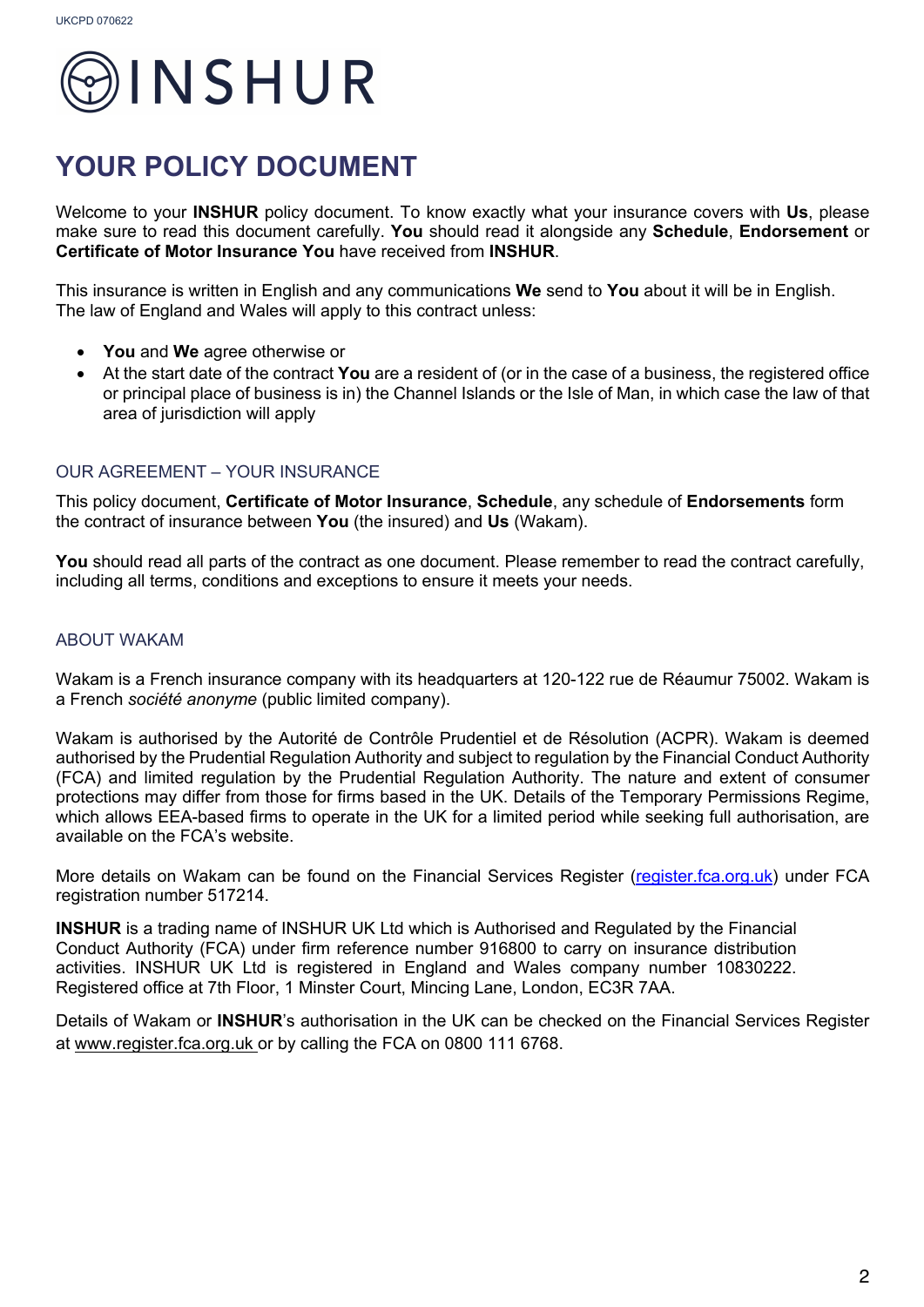

### **CONTENTS AND COVER**

The insurance cover **You** have

Your **Schedule** shows **You** what cover **You** have. The different types of cover ("Third Party Only" or "Comprehensive") are listed below together with the sections of the policy that apply to that cover:

| <b>Section Name</b>                                                                                                                                                                          | <b>Third Party Only</b> | <b>Comprehensive</b> | Page<br><b>Number</b> |
|----------------------------------------------------------------------------------------------------------------------------------------------------------------------------------------------|-------------------------|----------------------|-----------------------|
| Your Policy Document                                                                                                                                                                         | $\checkmark$            | $\sqrt{}$            | $\overline{2}$        |
| <b>Contents and Cover</b>                                                                                                                                                                    | $\checkmark$            | $\checkmark$         | 3                     |
| <b>Section A - Definitions</b>                                                                                                                                                               | $\checkmark$            | $\sqrt{}$            | $\overline{4}$        |
| <b>Section B - Claims Process</b>                                                                                                                                                            | $\checkmark$            | $\checkmark$         | 6                     |
| Section C - Liability to Others                                                                                                                                                              | $\checkmark$            | $\checkmark$         | 8                     |
| Section D - Loss of or<br>Damage to Your Vehicle<br>Accidental damage<br>Malicious damage<br>Fire<br>Flood<br><b>Theft</b><br>Vandalism<br>Windscreen (Excluded for<br>Motorcycles & Mopeds) | $\times$                | $\checkmark$         | 10                    |
| Section E - Foreign Use                                                                                                                                                                      | $\checkmark$            | $\checkmark$         | 16                    |
| Section F - No Claim Bonus                                                                                                                                                                   | $\checkmark$            | $\checkmark$         | 16                    |
| Section G - General Exceptions                                                                                                                                                               | $\checkmark$            | $\checkmark$         | 19                    |
| Section H - General Conditions                                                                                                                                                               | ✓                       | $\checkmark$         | 22                    |
| Section I - Complaints                                                                                                                                                                       | $\checkmark$            | $\checkmark$         | 27                    |
| Section J - Important Notices<br>and Information                                                                                                                                             | $\checkmark$            | $\checkmark$         | 29                    |

✓: section applies to that cover

✕: section does not apply to that cover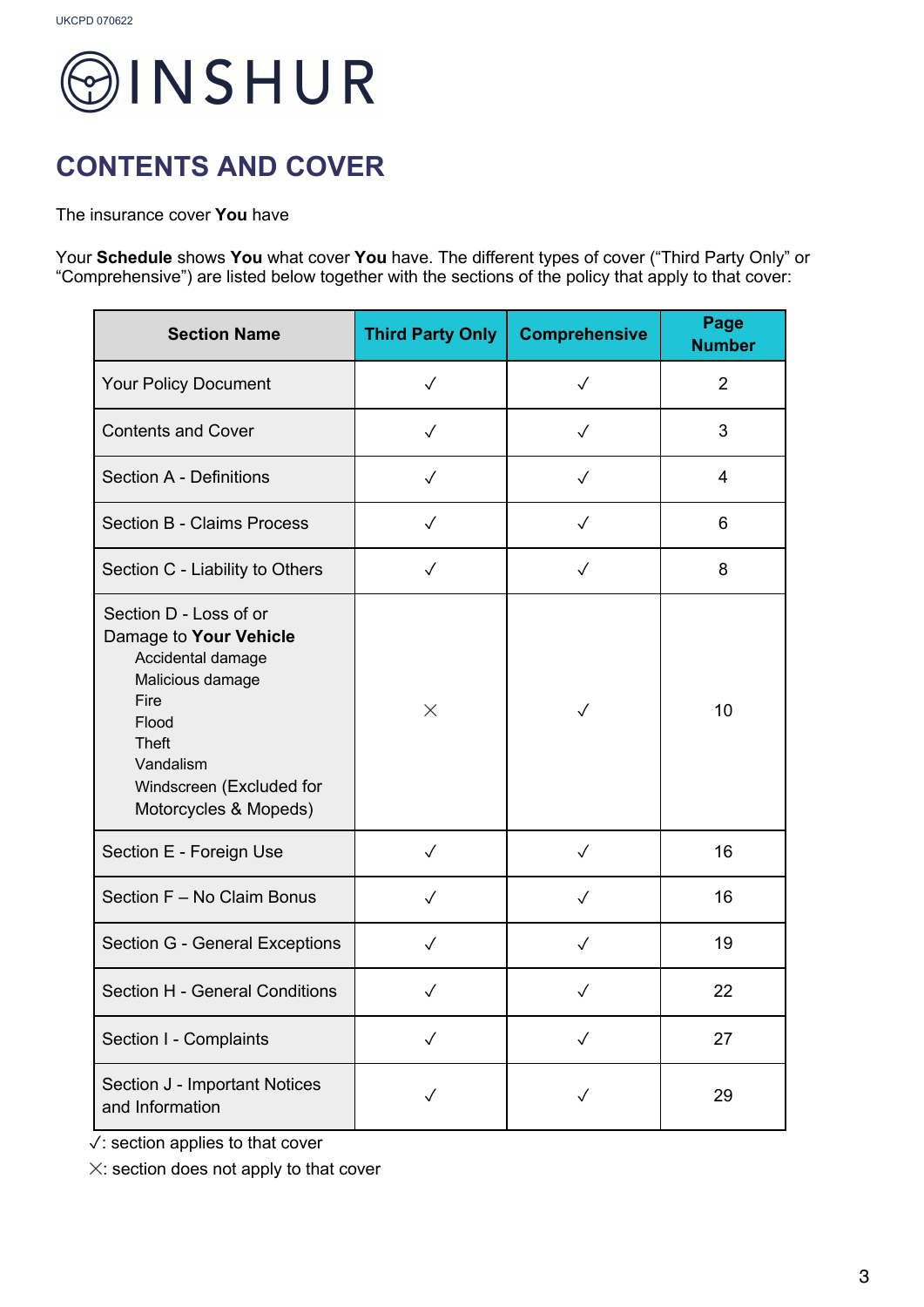

### **SECTION A - DEFINITIONS**

The key words and terms that **We** use in this document are defined below. These words shall have the below meanings wherever **We** have printed them in bold throughout **Our** policy document, **Certificate of Motor Insurance, Schedule, Endorsements** and **Statement of Fact**:

- 1. **Accessories**  part(s) or accessories added to **Your Vehicle** that do not affect its performance
- 2. **Approved Repairer** a motor vehicle repairer which is a member of **Our** approved repairer network and is authorised by **Us** to repair the **Insured Vehicle** after a valid claim under Section D of this insurance
- 3. **Business** use for the business of carriage of goods for hire and reward, as necessary for your "Occupation" listed on your **Schedule**.
- 4. **Certificate of Motor Insurance** a document which is legal evidence of your insurance and which forms part of this document, and which **You** must read with this document.
- 5. **Courtesy Car** a Group A (small standard private car) vehicle loaned to **You** by **Our Approved Repairer** whilst the **Insured Vehicle** is being repaired after a valid claim under Section D of this insurance, subject to availability ("Comprehensive" cover only).

Note: A **Courtesy Car** is intended to keep **You** mobile. It is not necessarily a like for like replacement of **Your Vehicle** and can only be used for social domestic and pleasure use. All **Courtesy Cars** are subject to the driver meeting the terms and conditions of hire from the **Approved Repairer**.

- 6. **Endorsement**  a change in the terms of the insurance which replaces the standard insurance wording, and is printed on, or issued with, the current schedule of **Endorsements**.
- 7. **Excess** a contribution by **You** towards a claim under this insurance, including but not limited to a young or inexperienced driver excess, specified driver excess, late reporting excess or windscreen excess.
- 8. **INSHUR** refers to INSHUR UK Ltd, 2nd Floor, 1 Jubilee Street, Brighton, BN1 1GE, who arrange and manage this insurance. INSHUR UK Ltd is Authorised and Regulated by the Financial Conduct Authority under firm reference number 916800.
- 9. **Market Value** the cost of replacing **Your Vehicle** with another one of the same make, model and specification and of similar age, mileage and condition at the time of an accident or loss
- 10. **Period of Insurance** the period of time covered by this insurance (as shown on the **Schedule** and **Certificate of Motor Insurance**) and any further period for which **We** accept your premium.
- 11. **Road -** any place which is a road for the purpose of any compulsory motor insurance law that operates in the **United Kingdom**.
- 12. **Road Traffic Act** the Road Traffic Act 1988 or any subsequent revisions.
- 13. **Schedule**  the document showing the vehicle **We** are insuring and the cover which applies. To be read in conjunction with the schedule of **Endorsements**
- 14. **Statement of Fact** the document titled 'Statement of Fact' setting out relevant details disclosed by You, as to your details, the details of any other driver, vehicle details and insurance history
- 15. **Trailer** a trailer, semi-trailer or container used for carrying goods but which cannot be driven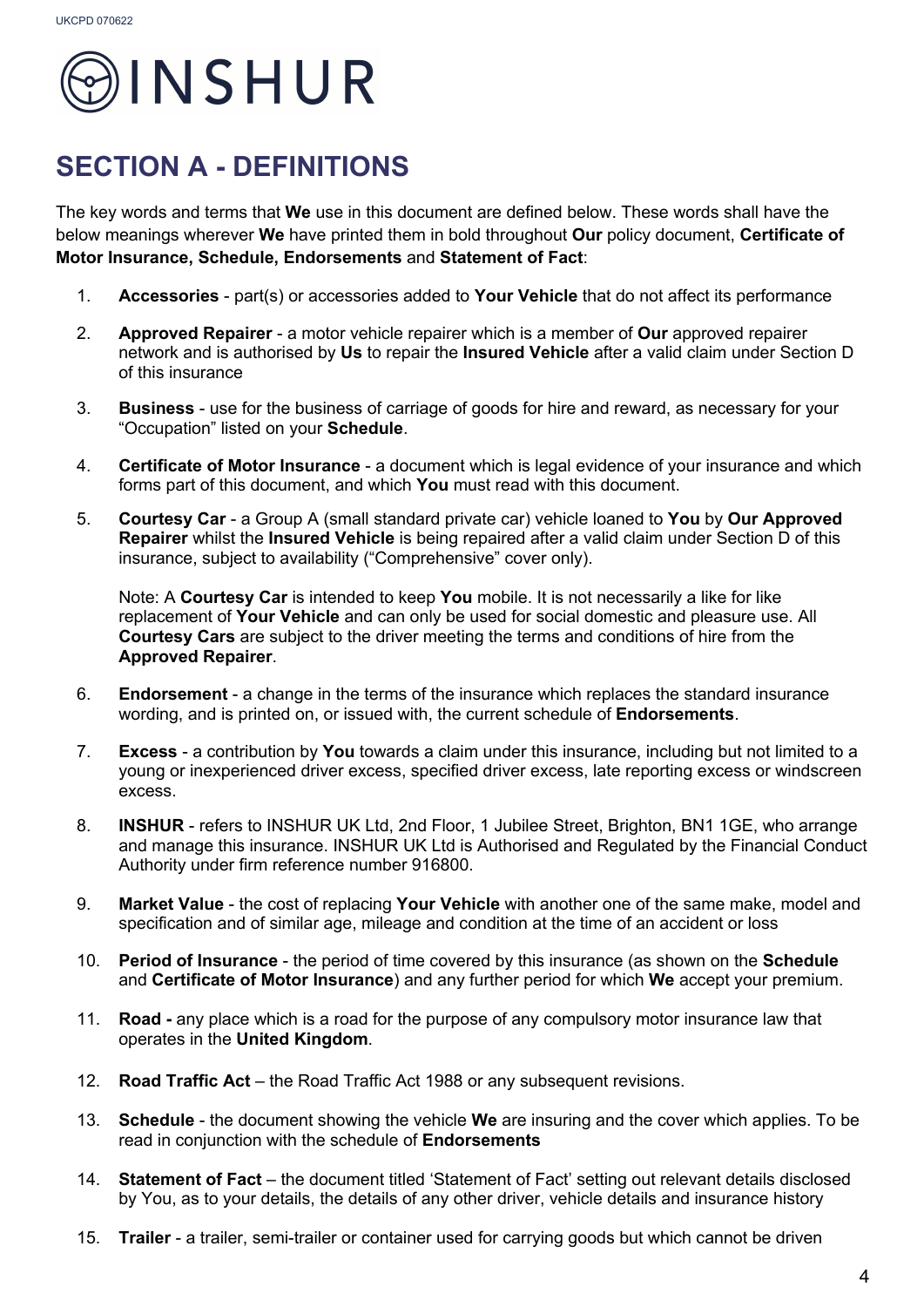

itself

- 16. **United Kingdom** England, Scotland, Wales, Northern Ireland, the Isle of Man and the Channel Islands
- 17. **We**, **Us**, **Our** means the insurer underwriting this policy; Wakam, or **INSHUR** who arrange and manage this insurance policy on behalf of Wakam.
- 18. **You**  the person named under 'Policyholder details' on the Schedule, or as 'Policyholder' on the **Certificate of Motor Insurance**.
- 19. **Your Vehicle**, **Insured Vehicle** any vehicle shown on the **Schedule** or described on the current **Certificate of Motor Insurance** (and under Section C only, an attached caravan or **Trailer**)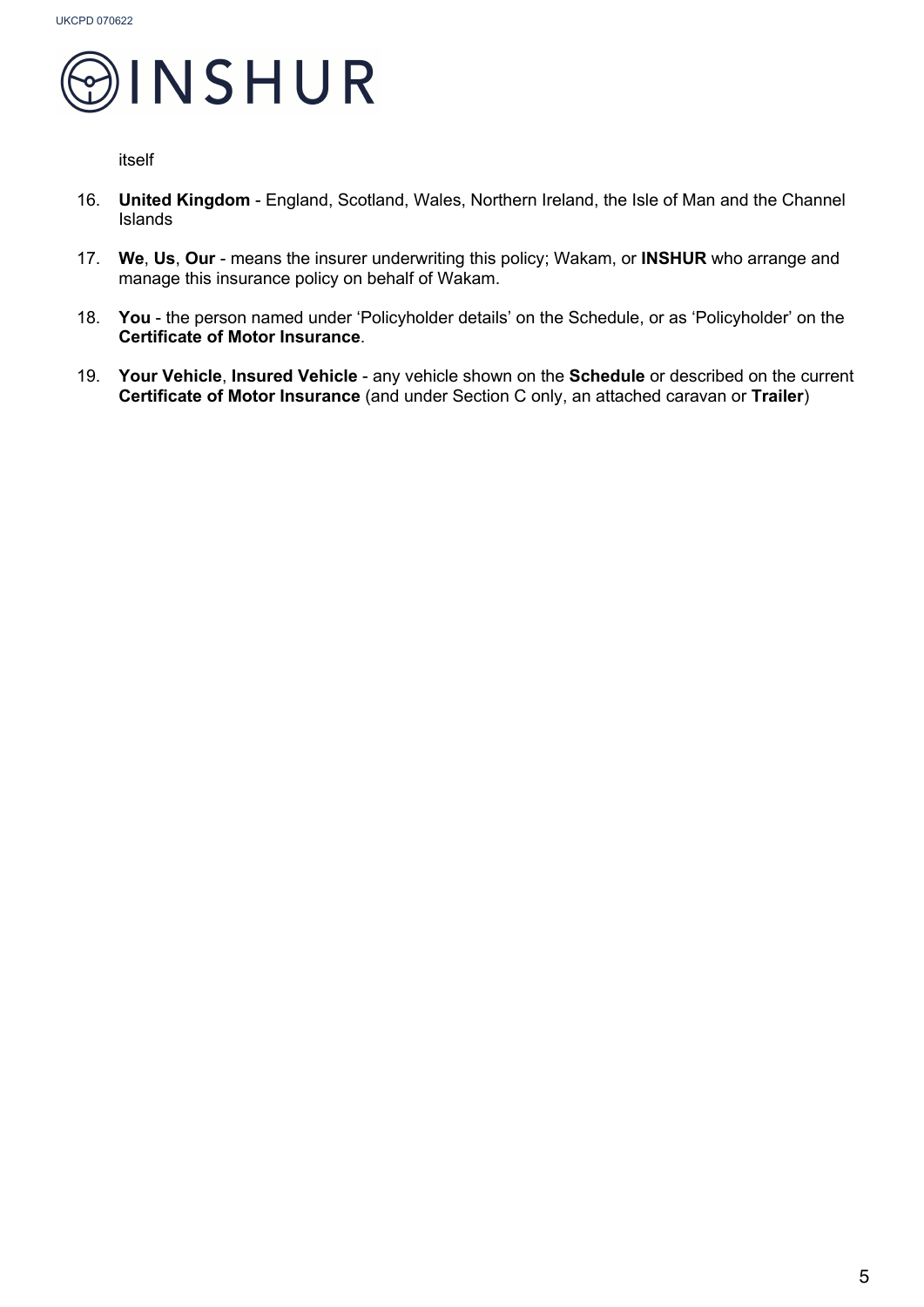

### **SECTION B - CLAIMS PROCESS**

## **WHAT TO DO IF YOU NEED TO MAKE A CLAIM**  CALL 0808 169 9165

#### **B1 - Claims Steps**

Nobody likes having to make a claim. But by following these simple steps **You** can make sure it goes smoothly:

- 1. **You** must tell **Us** about any potential claim within 24 hours of an incident occurring, or **You** may have to pay an additional **Excess** of £500.
- 2. Take photographs of any damage to the vehicles involved.
- 3. Call the claims and windscreen helpline 0808 169 9165
	- Call this number if **You** need to report an incident which may give rise to a claim, such as an accident, fire, theft or windscreen damage (if applicable).
	- **We** are open 24 hours a day, 365 days a year. **Our** expert staff will take down the details which **You** provide, and will help **You** get back on the **Road** as soon as possible.
- 4. If your claim is due to theft, attempted theft, malicious damage or vandalism, **You** must also notify the Police and obtain a crime reference number.

#### **B2 - Our Service to You**

**You** can count on **Us** for all this:

- A market-leading customer experience
- A specialist team to handle your claim
- A network of approved suppliers to get **You** back on the **Road** quickly
- Fraud prevention to keep your premiums low
- Positive handling of third-party claims to keep costs down
- Sophisticated tools to help claims go smoothly

#### **B3 - Repairing Your Vehicle**

If your insurance covers damage to **Your Vehicle**, **We** can talk **You** through the options for getting it repaired. **We** will take care of everything:

- 1. If **Your Vehicle** can not be driven, **We** will arrange for roadside recovery.
- 2. **We** will collect the vehicle from **You** and deliver it back to **You** after repairs have been completed.
- 3. Repairs will be carried out by a garage in **Our Approved Repairer** network, provided that's the best option for **You**.
- 4. If **Your Vehicle** is a car or van **You** will be provided with a **Courtesy Car**, subject to availability, to ensure that **You** can keep mobile ("Comprehensive" cover only). The **Courtesy Car** can be used for social, domestic and pleasure use only. It is not possible to provide **Courtesy Car**s for motorcycles & mopeds.
- 5. An expert claim handler will manage your claim for **You**.
- 6. If **You** choose to use a repair centre which is not in **Our** list of **Approved Repairers**, the above benefits may not be available. Should your choice of repair centre result in additional costs, above that of **Our Approved Repairer, You** will be liable for up to £500 of any cost of repairs in addition to the **Excess You** are obliged to pay under the **Schedule**.

**We** want to get **You** back on the **Road** as soon as possible.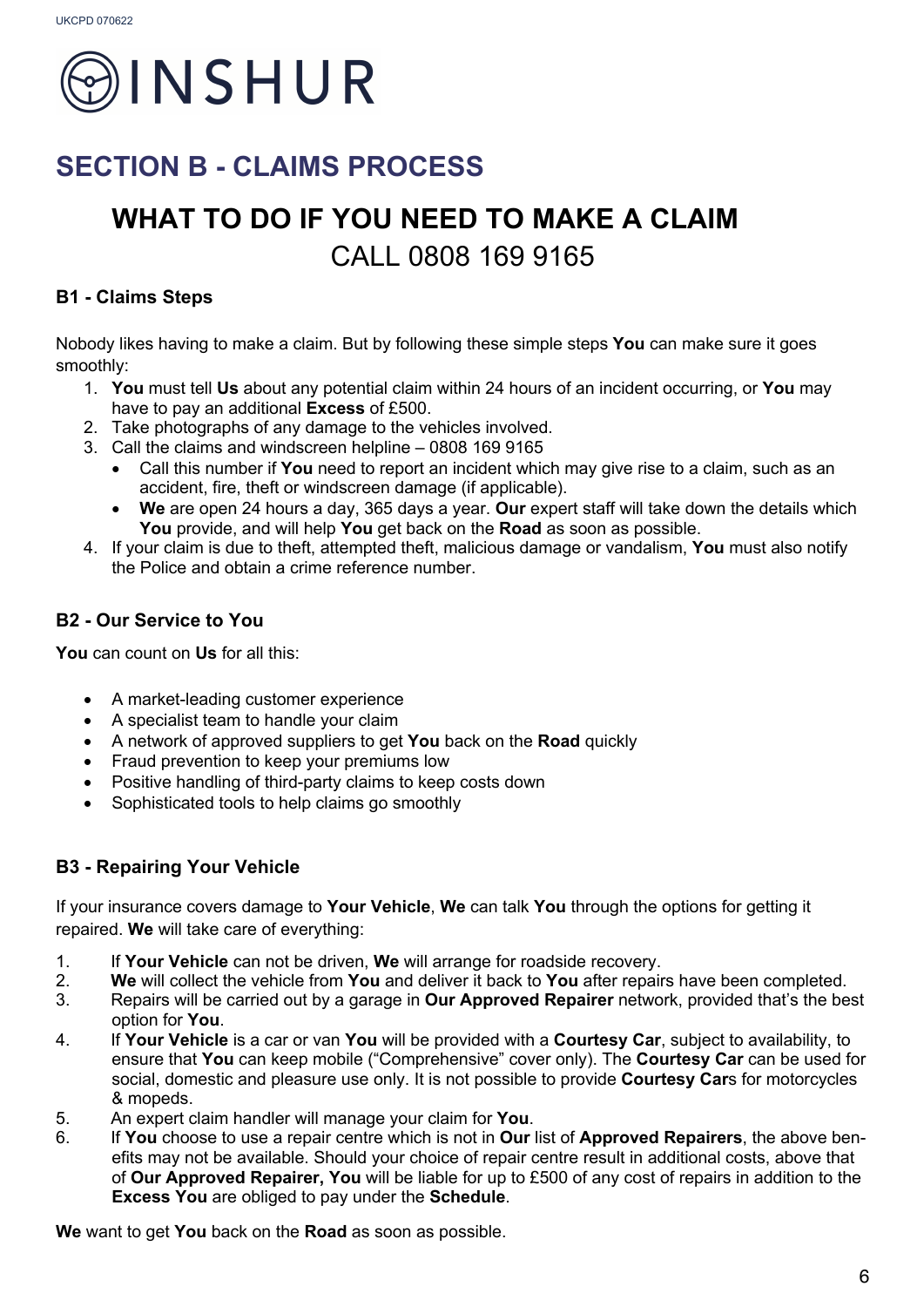

#### **B4 - Keeping Your Vehicle safe**

Please make sure **Your Vehicle** is locked and the keys are in a safe place.

Your insurance won't cover loss of or damage to **Your Vehicle** by theft or attempted theft, or if it's been taken by an unauthorised person if:

#### **1. For cars & vans:**

- a. It was left unlocked;
- b. It was left with the keys (or any form of keyless entry / ignition control device) in or on it;
- c. It was left with the windows, roof panel or the roof of a convertible vehicle open; or
- d. **You** have not taken reasonable precautions to protect it.

#### **2. For motorcycles & mopeds**

- a. It was left unlocked, without the steering lock activated; or
- b. It was left with the keys (or any form of keyless / ignition control device) in or on it; or
- c. It was left unattended for more than 30 minutes and not secured by a manufacturer recommended chain and padlock; or
- d. **You** have not taken reasonable precautions to protect it.

#### **B5 - In the event of an incident that may give rise to a claim**

In the event of an accident involving another party, there are a few simple steps **You** can take to try to reduce the amount of any claim against **You,** and to protect yourself against fraudulent claims.

- 1. Report any incident to **Us** immediately on 0808 169 9165 in order to mitigate costs.
- 2. **You** must not admit liability or negotiate on any claim unless **You** have **Our** permission.
- 3. Make sure to take the other person's details, including:
	- a) Their name, address and contact number;
	- b) The registration number and make and model of their vehicle;
	- c) Note any pre-existing damage to either vehicle; and
	- d) Their insurer's name and policy number.
- 4. Take photos of:
	- a) Any damage to their vehicle;
	- b) Any damage to **Your Vehicle**;
	- c) Any damage to any property, street furniture or other object(s); and
	- d) The scene of the accident, as long as it's safe to do so.
- 5. Make a note of:
	- a) Any injuries to anyone involved;
	- b) The number of passengers in the other vehicle;
	- c) The number of passengers in **Your Vehicle**;
	- d) The name, address and contact number of any witnesses;
	- e) Whether any ambulance or other emergency services attended the scene of the accident;
	- f) The name and number of any police officer who attends the scene of the accident;
	- g) Any unusual behaviour from the other person and the direction they take when they leave the scene of the accident.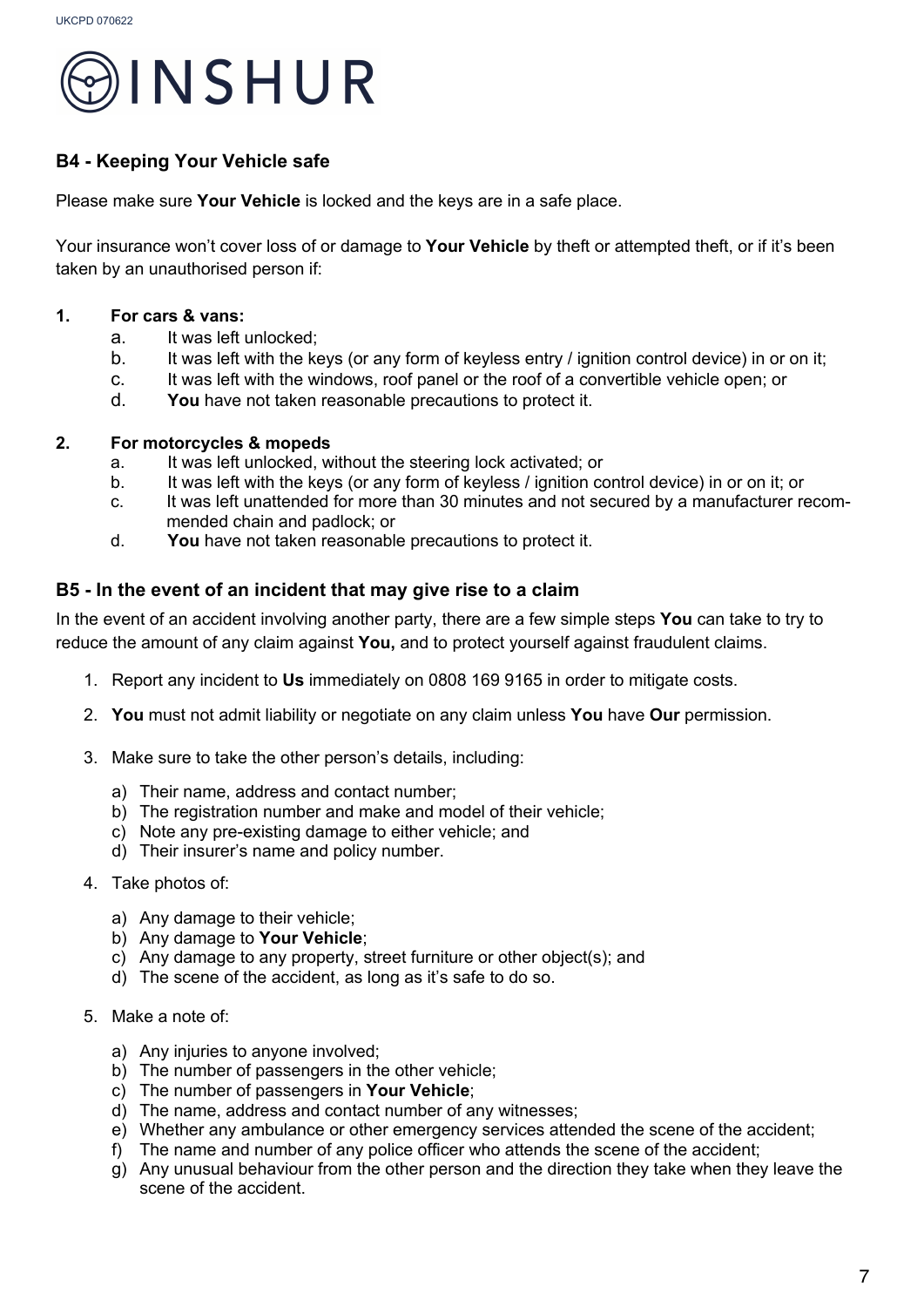

### **SECTION C – LIABILITY TO OTHERS**

### **C1 - Driving Your Vehicle**

**We** will provide insurance for any claim made against **You** arising from an accident that occurs while **You** are driving, using or in charge of **Your Vehicle** in the course of the **Business**; or while **You** are loading or unloading it in the course of the **Business**, to the extent required under the **Road Traffic Act**.

- **We** will insure **You** for all amounts **You** may legally have to pay for causing death or injury to other people.
- The most **We** will pay for property damage is £20,000,000 for any claim or claims arising out of one incident.
- At **Our** discretion, **We** will pay up to £5,000,000 for any costs and expenses (including legal) arising out of a claim or claims arising from one incident.
- If there is a property-damage claim made against more than one person covered by this insurance, **We** will first deal with any claim made against **You.**

#### **C2 - Other people getting into or out of Your Vehicle**

**We** will provide insurance for any claim made against **You** arising from an accident that occurs whilst a passenger is getting into or out of **Your Vehicle** or whilst the passenger is loading or unloading **Your Vehicle** in the course of the **Business,** to the extent required under the **Road Traffic Act**.

#### **C3 - Legal costs**

In respect of any event which is covered under this Section, following **Our** written agreement, **We** will arrange and pay your legal fees and expenses for defending legal proceedings, including appeals.

**We** will not cover or reimburse any fines, penalties or compensation rewards imposed on **You** or the cost of implementing any remedial order or publicity order intended to punish your wrongdoing.

**We** will not provide this cover:

- Unless the proceedings relate to an actual or alleged act, failure to act or accident that happens during the **Period of Insurance** within the **United Kingdom** and in connection with your **Business;**
- Unless the proceedings relate to an actual or alleged act, failure to act or accident arising from **You**, or a person on your behalf using, or **You** having or owning, a motor vehicle or **Trailer** where compulsory insurance or security is required by the **Road Traffic Act**;
- For any proceedings which result from a deliberate act or failure to act by **You**; or
- Where cover is provided by any other policy.

#### **C4 - Emergency medical treatment**

**We** will insure **You** for all amounts **You** may legally have to pay for emergency medical treatment that is needed after an accident involving any vehicle which this insurance covers, to the extent required by the **Road Traffic Act**.

This cover only applies in the **United Kingdom** and where **We** must provide it under the **Road Traffic Act.**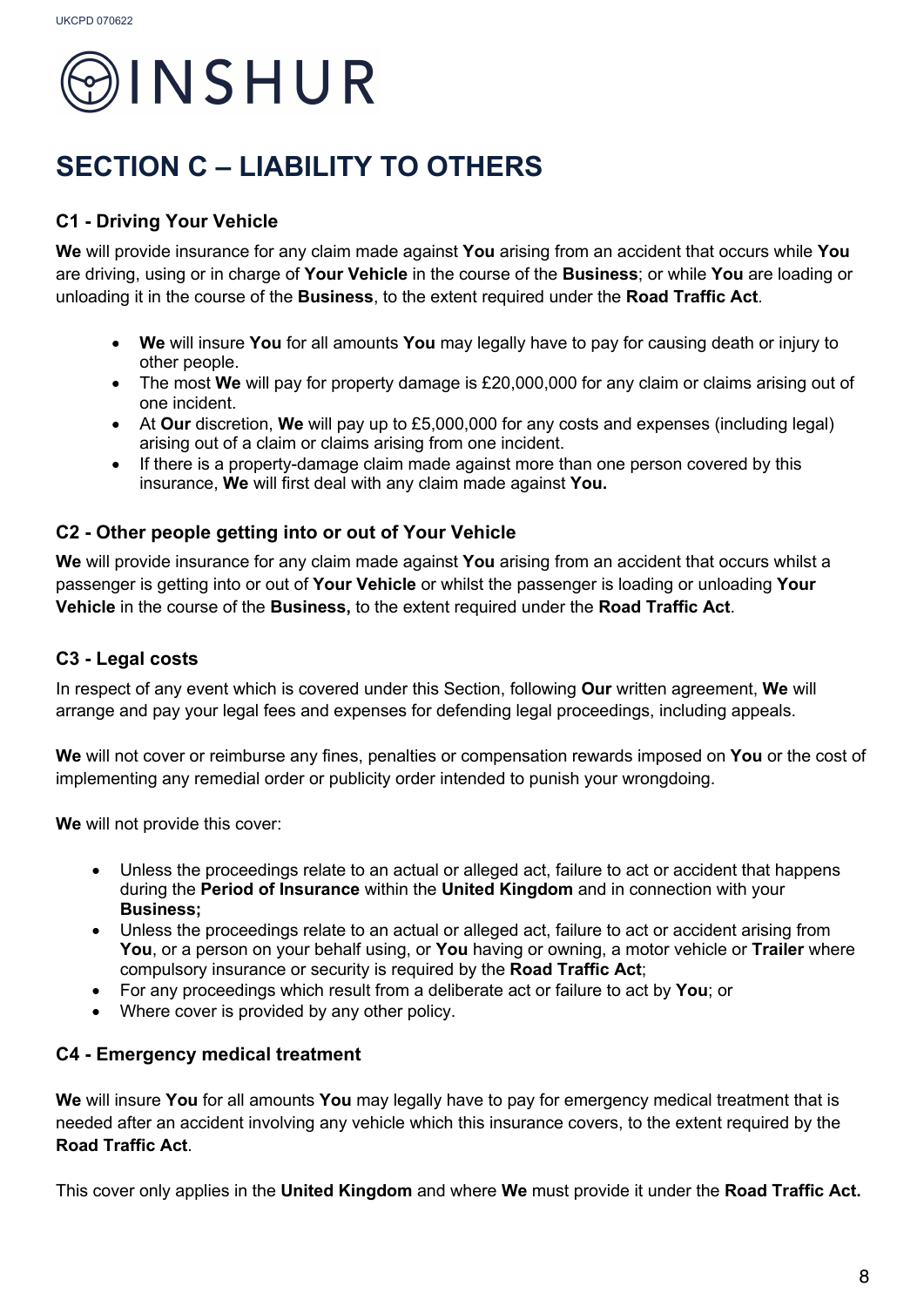

### **EXCEPTIONS TO SECTION C**

This section of your insurance does not cover the following:

- 1. Anyone who can claim for the same loss under any other insurance policy;
- 2. Loss of or damage to property belonging to (or in the care of) anyone **We** insure and who is making a claim under this part of the insurance;
- 3. Death of or bodily injury to any person arising out of and in the course of their employment by the policyholder or by any other person claiming under this insurance. This does not apply if **We** need to provide cover due to the requirements of relevant laws;
- 4. Except to the minimum extent required by the **Road Traffic Act**, any legal responsibility for claims for death, injury, illness, loss or damage to property arising directly or indirectly from pollution or contamination unless caused by a sudden identifiable unintended and unexpected event.

This exception:

- Relates to contamination or pollution caused directly or indirectly by any substance, liquid, vapour or gas leaking or being released; and
- Includes contamination or pollution of any building or other structure, water, land or the air.

We will not pay for claims arising directly or indirectly from contamination or pollution if it is caused by any substance, liquid, vapour or gas being deliberately released or leaks caused by the failure to maintain or repair **Your Vehicle**, or any part of it.

5. Fines, penalties or compensation rewards imposed on **You** or the cost of implementing any remedial order or publicity order intended to punish your wrongdoing;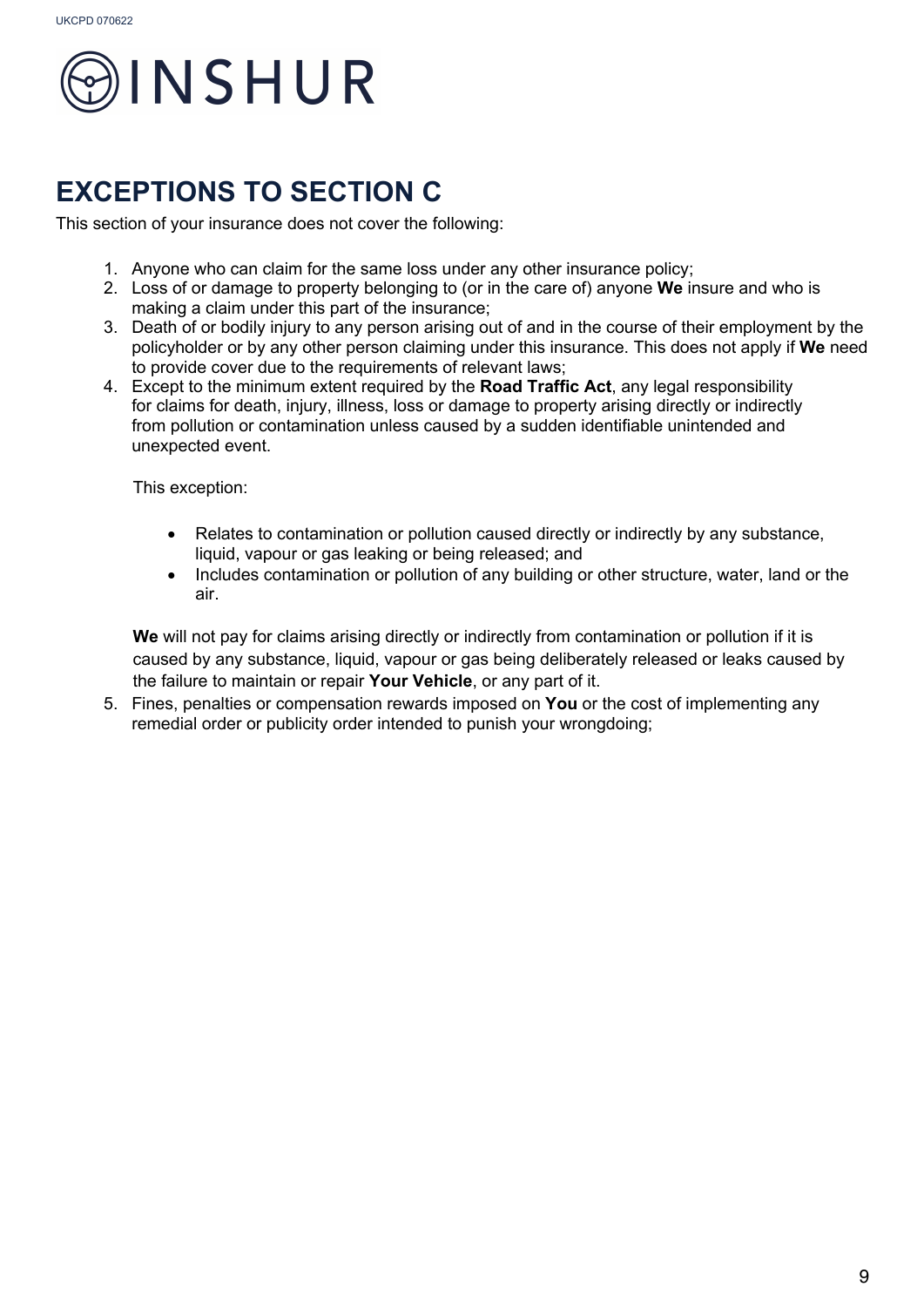

### **SECTION D - LOSS OF OR DAMAGE TO YOUR VEHICLE**

#### **D1 - Your Cover**

This cover only applies if your **Schedule** indicates **You** have "Comprehensive" cover; and only applies to **Your Vehicle**.

**We** will insure **Your Vehicle** against loss or damage (less any **Excess** that applies) caused by:

- Accidental or malicious damage, flood damage or vandalism;
- Fire, lightning, self-ignition and explosion; or
- Theft or attempted theft, or taking **Your Vehicle** away without your permission.

This cover is only provided if the incident giving rise to the loss or damage occurs while **You** are driving, using or in charge of **Your Vehicle** in the course of the **Business** or while **You** are loading or unloading it in the course of the **Business**.

For a claim under this section **We** will, at **Our** absolute discretion, either:

- Pay for the damage to be repaired;
- Pay an amount of cash to replace the lost or damaged item; or
- Replace the lost or damaged item.

#### **D2 - Limits to your cover**

- 1. The most **We** will pay will be either:
	- a. the **Market Value** of **Your Vehicle**, as determined by **Us**, immediately before the loss and not exceeding the value shown on the latest purchase receipt(s) for the vehicle**;** or
	- b. the amount it would cost **Us** to repair **Your Vehicle** at **Our Approved Repairer** or as otherwise agreed by **Our** appointed engineer, whichever is less.
- 2. **We** will not pay the cost of any repair or replacement which improves **Your Vehicle** or **Accessories** to a better condition than they were in before the loss or damage. If this happens, **You** must make a contribution towards the cost of repair or replacement.
- 3. **We** will not pay the VAT element of any claim if **You** are registered for VAT.
- 4. **We** will not pay more than £250 in respect of advertisements, sign-writing, specialist paintwork or logos on **Your Vehicle** and this is subject to the policy **Excess** shown on your **Schedule**.

#### **D3 - Excesses**

If an **Excess** is shown on your **Schedule, You** have agreed to pay that amount for each incident of loss or damage; and each additional **Excess** below (if applicable):

- If **You** do not report an accident within 24 hours of it occurring, **You** will be liable for an additional **Excess** of £500.
- If **You** choose to use a non-approved repairer, **You** will have to pay an additional **Excess** amount of up to £500. This is on top of any other **Excess** that **You** may have to pay.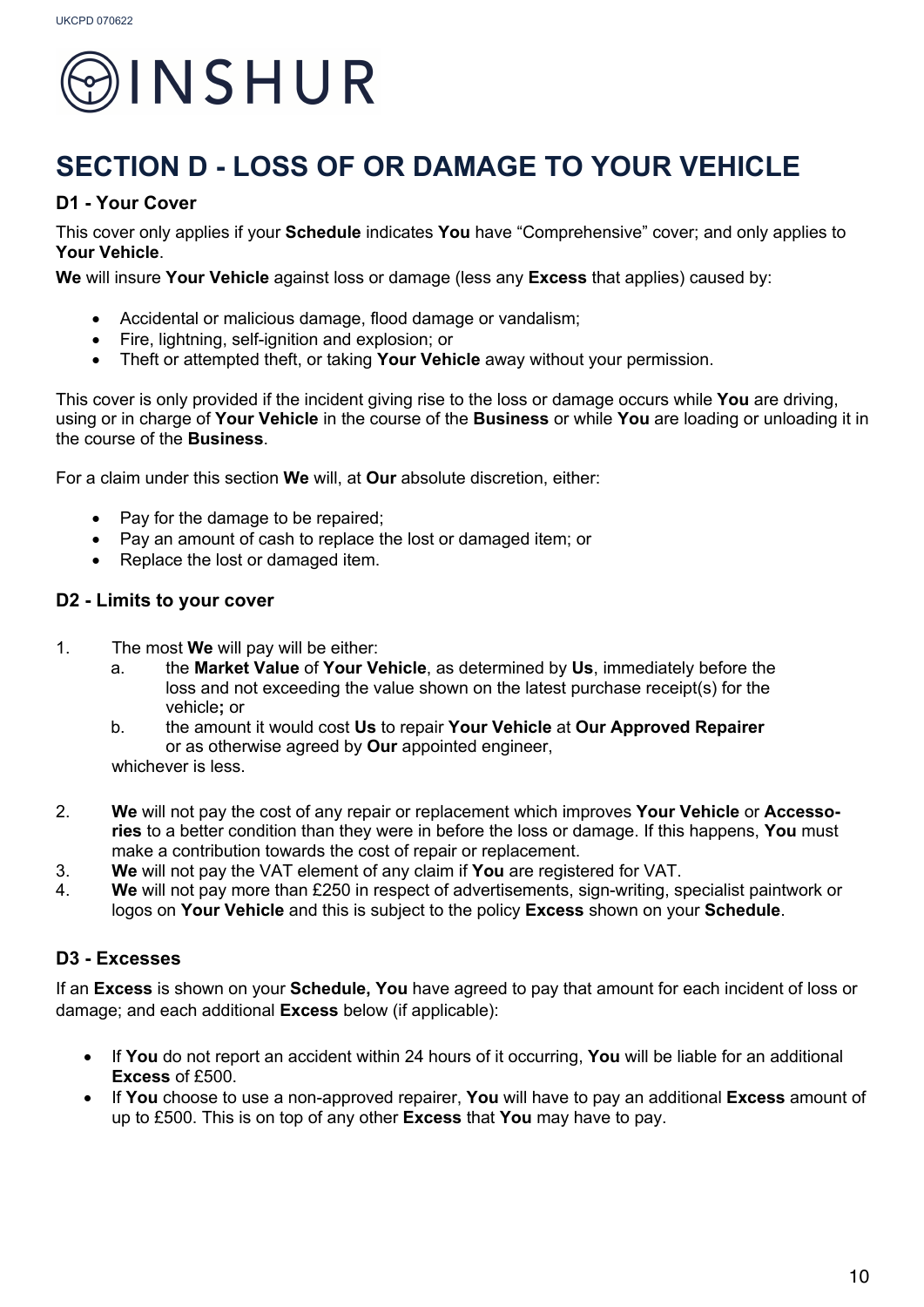

• If **Your Vehicle** is damaged while a young and/or new driver, in accordance with the age and inexperience ranges detailed below (including yourself) is driving, **You** will have to pay the first amount of any claim as shown below. This is on top of any other **Excesses** that **You** may have to pay.

Aged 23 to 25 years **E150** 

**Drivers Amount**

If more than one vehicle is insured on your policy and they are involved in the same incident, the **Excess**  shown on your **Schedule** will apply to each vehicle separately.

#### **D4 - Windscreen cover (applies to "Comprehensive" cover for cars and vans only)**

**Our** windscreen helpline number is 0808 169 9165.

Windscreen damage ("Comprehensive" cover only) applies to cars and vans only. Windscreen damage is excluded for motorcycles & mopeds given the nature of these vehicles.

You may claim for damage to **Your Vehicle**'s windscreen or windows and for any bodywork scratched by broken glass from the window or windscreen. This benefit does not apply to damaged sunroofs, panoramic roofs, roof panels, lights or reflectors whether glass or plastic.

The following **Excesses** apply to a windscreen claim, however there is no limit on the cost of the windscreen:

- If your windscreen is replaced by **Our Approved Repairer, You** must pay the first £100 of any claim
- If your windscreen is repaired by **Ou**r **Approved Repairer**, **You** must pay the first £25 of any claim
- If your windscreen is repaired or replaced by any other company, **You** must pay the first £150 of any claim

If the only claim **You** make is for broken glass in **Your Vehicle's** windscreen or window, including bodywork scratched by the breakage, it will not affect your no claim bonus (up to 3 windscreen claims in the **Period of Insurance**).

#### **D5 - Recovery and redelivery**

After any claim under this section **We** will pay the cost of moving **Your Vehicle** from the place where the damage happened to the premises of the nearest **Approved Repairer** or a repairer/location of your choice as long as it is within a similar distance. **We** will also pay the cost of delivering **Your Vehicle** back to **You** in the **United Kingdom** after repair.

Do not try to move **Your Vehicle** yourself if this could increase the damage. If unnecessary damage is caused as a result of your attempts to move **Your Vehicle**, **We** will not pay any extra cost arising from that damage.

All arrangements for storage of a damaged vehicle must be agreed by **Us**. If **You** arrange storage without **Our** prior knowledge and consent **We** will not pay any extra cost arising from that arrangement where this is greater than the cost **We** negotiate with **Our Approved Repairer**.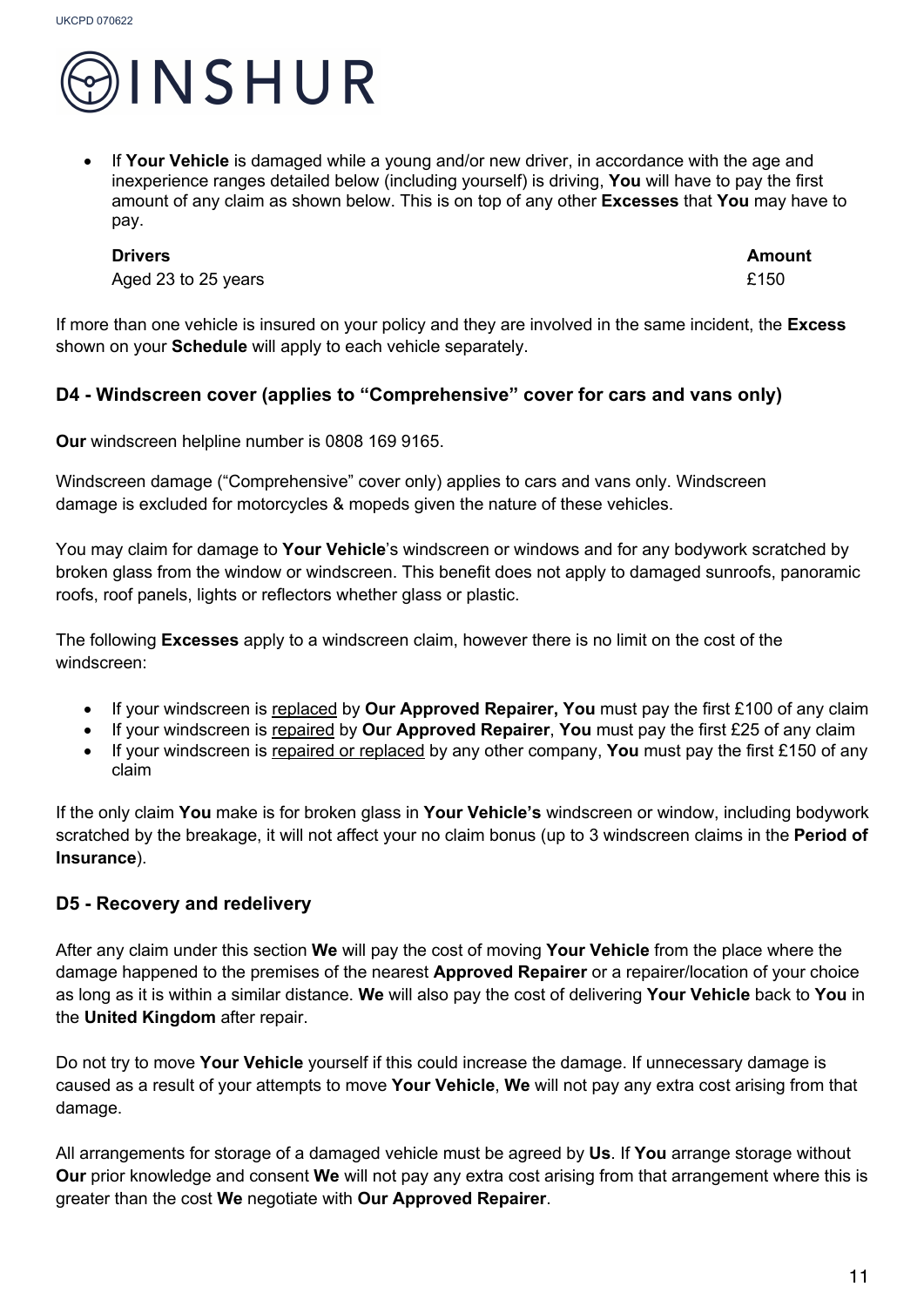

#### **D6 - Repairs**

If **Your Vehicle** is damaged in any way which is covered by this insurance, **You** should contact **Us**  immediately. **We** can, if **You** wish, organise for **Our Approved Repairers** to repair **Your Vehicle.**

Where using **Our Approved Repairer** for the repair of **Your Vehicle Ou**r **Approved Repairer** will:

#### **1. For cars and vans:**

- a. Guarantee the repairs for a minimum of 5 years;
- b. Endeavour to use original equipment manufacturer (OEM) parts/equipment where feasible; and
- c. Subject to availability, supply **You** with a **Courtesy Car** for the duration of the vehicle repair.
- **2. For motorcycles & mopeds:**
	- a. Guarantee the repairs for a minimum of 5 years;
	- b. include standard Manufacturer guarantee on parts;
	- c. Endeavour to use original equipment manufacturer (OEM) parts/equipment where feasible.

If **Your Vehicle** cannot be driven safely, **You** should allow **Us** the opportunity of moving it to the premises of an **Approved Repairer** or a repairer of your choice if previously agreed by **Us.**

If repairs are completed without **Our** prior knowledge and consent this may affect the amount **We** pay in final settlement of your claim. In all circumstances, any party handling repairs to an **Insured Vehicle** should retain for **Our** inspection:

- full cost estimates;
- all damaged parts; and
- images of the damaged areas of the **Insured Vehicle**.

If **You** fail to provide all requested information, documentation and evidence of claim damage, **We** reserve the right not to pay for damages under this Section.

If **You** choose to not use **Our Approved Repairer**, **We** will not:

- Be responsible for any delays incurred by the repairer
- Provide a **Courtesy Car**
- Guarantee the repairs

If **You** choose to use a non-approved repairer, **You** will have to pay an additional **Excess** amount of up to £500. This is on top of any other **Excess** that **You** may have to pay.

If **We** cannot reach an agreement on costs with the non-approved repairer, **We** may arrange for **Your Vehicle** to go to a repairer **We** choose, the cost of such relocation may be invoiced to and paid by **You**.

It is not **Our** policy to use recycled or non-original parts and equipment when repairing **Your Vehicle**, although on occasion it may be necessary. If non-original parts are used, they will be guaranteed for at least the same length of time as the original manufacturer guarantees the equivalent parts.

#### **D7 - Courtesy Car (applies to "Comprehensive" cover for cars & vans only)**

If **You** make a claim under this Section and **You** choose to use one of **Our Approved Repairers**, **You** will be provided with a **Courtesy Car**, subject to availability, for the duration of the repairs. **Courtesy Car**s are not provided for motorcycles & mopeds.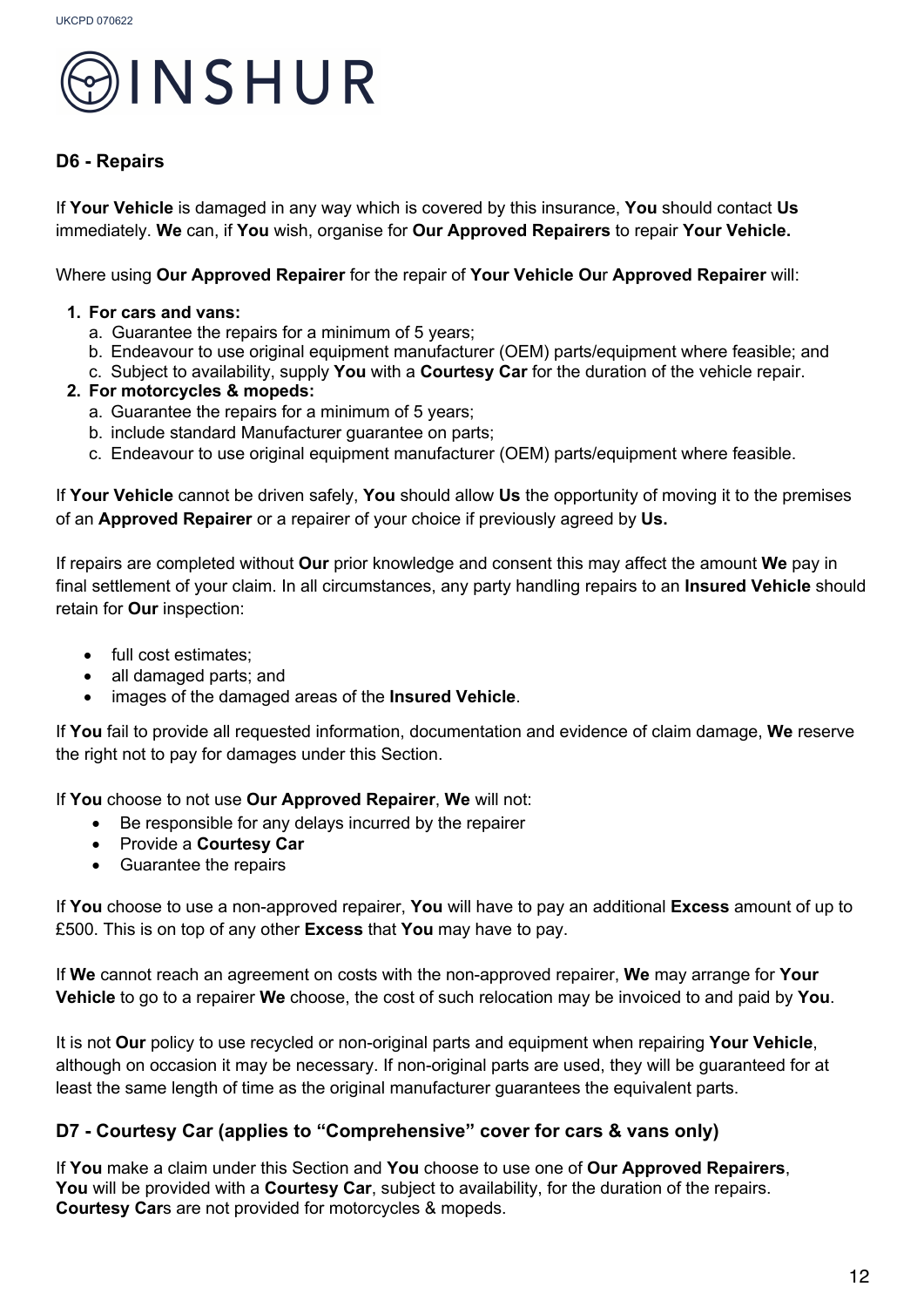

If **Your Vehicle** is classed as immobile (unable to be moved), **We** aim to provide **You** with a **Courtesy Car**, subject to availability, within 24 hours of the claim being reported.

The vehicle provided is intended to keep **You** mobile and will not necessarily be a like-for-like replacement of **Your Vehicle**. **You** will be provided with either a small, standard private car or small car-derived van. The **Courtesy Car** can only be used for social, domestic and pleasure use.

All **Courtesy Cars** are subject to availability and to the driver meeting the terms and conditions of hire from the **Approved Repairer**. If **Your Vehicle** is a total loss, **You** will not be offered a **Courtesy Car**.

#### **D8 - Total loss**

When deciding whether **Your Vehicle** is a total loss, **We** use the Association of British Insurers (ABI) Code of Practice for the Disposal of Motor Vehicle Salvage.

**We** alone will determine:

- When an **Insured Vehicle** is deemed a total loss;
- The **Market Value** of the **Insured Vehicle**; and where applicable
- Any salvage value of that **Insured Vehicle**.

In the event that **We** deem **Your Vehicle** a total loss, due to it being uneconomical to repair or subject to an unrecovered theft **We** will offer an amount in settlement of the claim. The insurance cover for that **Insured Vehicle** will end when **You** accept that offer.

**You** will not receive a refund of premium if your insurance ends due to the total loss of **Your Vehicle.**

If your insurance covers more than one vehicle, cover will remain in force for any vehicles that have not been declared a total loss.

If the **Insured Vehicle** is owned by someone else, **We** will discuss the valuation and payments directly with the vehicle owner rather than with **You.**

When **We** determine the value of the **Insured Vehicle**, **We** will take into account any discount on the manufacturer's recommended retail price received at the point of purchase.

**Our** offer will not exceed the value shown on the latest purchase receipt for the **Insured Vehicle**.

Once **We** have made a payment the **Insured Vehicle** becomes **Our** property unless **We** agree otherwise.

If **We** ask, **You** must send **Us Your Vehicle** registration document (V5C), MOT certificate (if applicable), the purchase receipt for the vehicle, all keys and any other relevant documentation before **We** agree to settle the claim.

#### **D9 - Vehicles subject to a finance agreement.**

If **We** determine the **Market Value** of the **Insured Vehicle** is equal to or greater than the amount owed to the finance company, **We** will pay the finance company first and then settle the balance with the legal owner of the **Insured Vehicle**.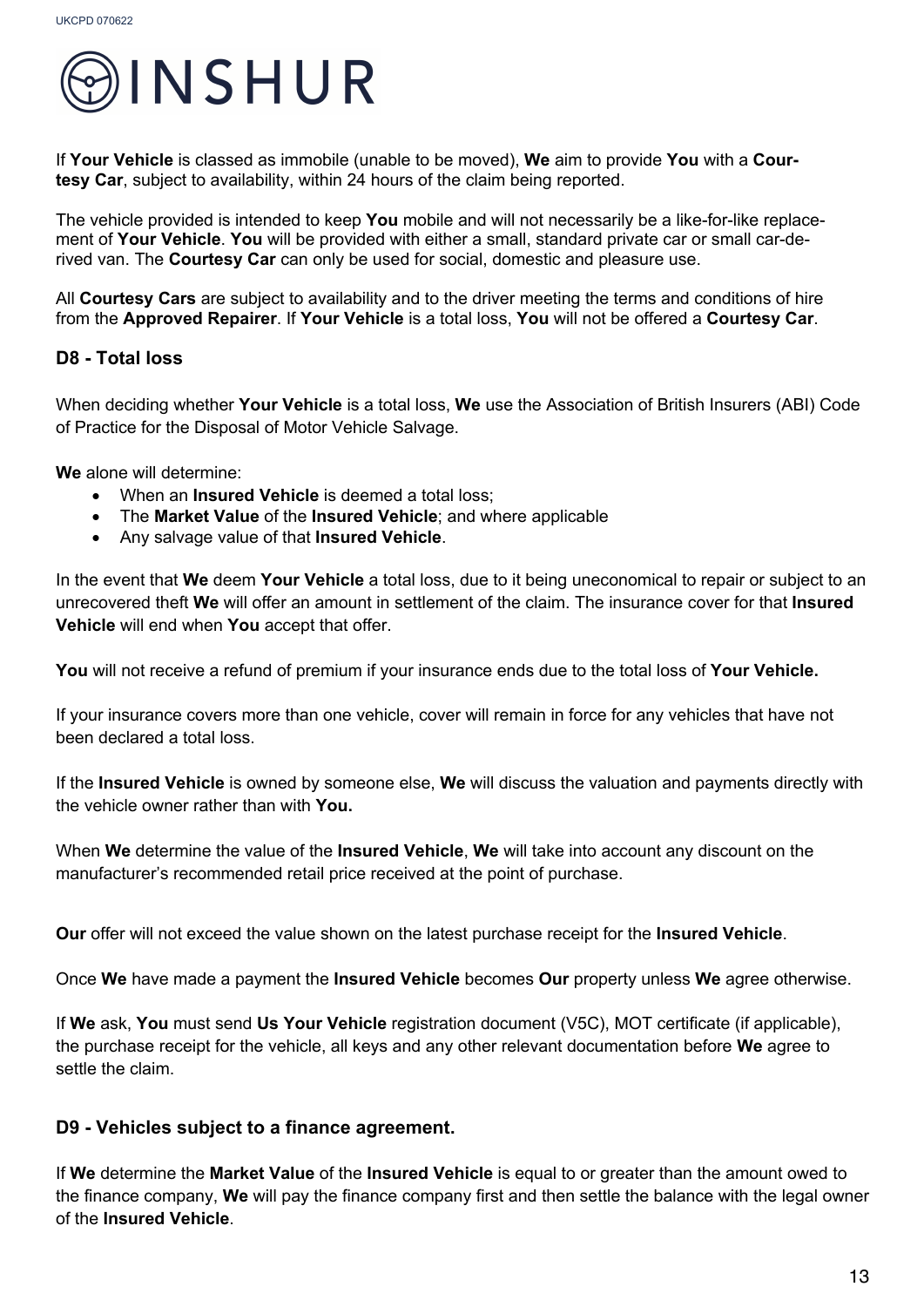

If **We** determine the **Market Value** of the **Insured Vehicle** is less than the amount owed to the finance company, **We** will pay the finance company the **Market Value** of the **Insured Vehicle**. **You** may be required by the finance company to pay them the balance, subject to the terms of your agreement with them.

#### **D10 - Vehicles subject to a lease / hire agreement – No legal right to title.**

If **We** determine the **Market Value** of the **Insured Vehicle** is greater than the amount owed to the lease / hire company, **We** will pay them only the amount of the outstanding finance, which will settle the claim in full.

If **We** determine the **Market Value** of the **Insured Vehicle** is less than the amount owed, the amount **We**  pay to the lease / hire company will settle the claim, and **You** may be required by the lease / hire company to pay them the balance, subject to the terms of your agreement with them.

#### **D11 - Vehicles subject to a lease / hire agreement – Legal right to title or proceeds of sale.**

**We** will pay the lease / hire company the **Market Value** of the vehicle, which will settle the claim in full. Any transfer of legal title or distribution of the proceeds of the vehicle should be taken up directly with the lease / hire company in line with the specific terms of your agreement.

#### **D12 - Salvage**

At the point of payment the vehicle will become **Our** property unless **We** agree otherwise.

Where applicable, **Your Vehicle** will have a salvage category placed upon it, in line with the ABI Code of Practice.

Only vehicles deemed eligible to go back on the **Road** can be considered for retention of the salvage. If retention is granted to **You**, the value of the salvage, as determined by **Us,** will be deducted from the settlement payment.

If **Your Vehicle** has been subject to an insurance write off (total loss), **You** must be able to evidence the vehicle has been restored to a roadworthy condition.

In the event of the **Insured Vehicle** being subject to another claim, **We** will require documentary evidence of repairs and other documentation as **We** may require, to evidence, and to satisfy **Us,** that the **Insured Vehicle** has been maintained in a roadworthy condition, otherwise the claim may be affected.

#### **D13 - Audio, visual, communication, guidance or tracking equipment**

The cover provided by this policy includes loss of, or damage to, permanently fitted audio, visual, communication, guidance or tracking equipment that formed part of **Your Vehicle** when it was originally made.

**We** will pay up to £100 for any permanently fitted equipment that was not part of **Your Vehicle** when it was originally made.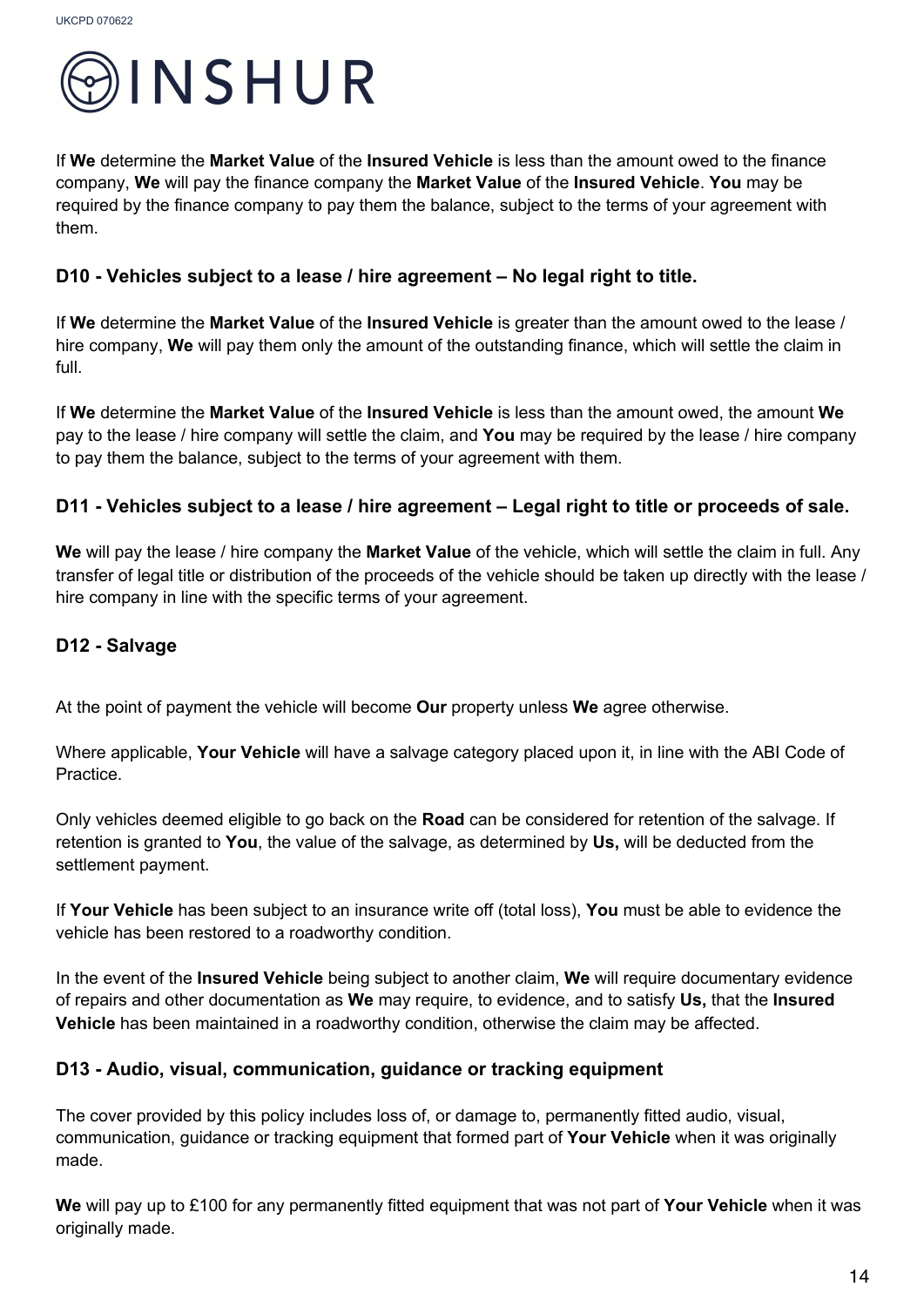

Any claim for audio, visual, communication, guidance or tracking equipment is subject to the policy **Excess** shown on your **Schedule**.

### **EXCEPTIONS TO SECTION D**

This Section of your insurance does not cover the following:

- 1. The amount of any **Excess** shown on your **Schedule**.
- 2. Loss of or damage to any goods being carried in the **Insured Vehicle.**
- 3. Any amount as compensation for **You** not being able to use **Your Vehicle** (including the cost of hiring another vehicle).
- 4. Wear and tear.
- 5. Failures, breakdowns or breakages of mechanical, electrical, electronic or computer equipment.
- 6. **Your Vehicle**'s value reducing, including loss of value as a result of damage, whether the damage is repaired or not.
- 7. Repairs or replacements which improve the condition of **Your Vehicle**.
- 8. Damage to tyres, unless caused by an accident to **Your Vehicle**.
- 9. Damage due to liquid freezing in the cooling system, unless **You** have taken reasonable precautions as laid down by the vehicle manufacturer's instructions.
- 10. Loss of or damage to **Accessories** unless they are permanently attached to **Your Vehicle.**
- 11. Any amount over the last-known list price of any parts or **Accessories** or the cost of fitting any parts or **Accessories** if the vehicle manufacturer or its agent cannot supply them from stock held in the **United Kingdom.** This exception does not apply where any applicable part or accessory is no longer commercially available from the vehicle manufacturer or their agents in the **United Kingdom**.
- 12. Loss of or damage to **Your Vehicle** as a result of deception.
- 13. Loss resulting from **Your Vehicle** being repossessed and returned to its rightful owner.
- 14. Loss of or damage to **Your Vehicle** by theft or attempted theft or an unauthorised person taking and driving it if:

#### **For cars & vans**

- a. it has been left unlocked; or
- b. it has been left with the keys (or any form of keyless entry / ignition control device) in it or on it; or
- c. it has been left with the windows, roof panel or the roof of a convertible vehicle open; or
- d. **You** have not taken reasonable precautions to protect it.

#### **For motorcycles & mopeds**

- a. It was left unlocked, without the steering lock activated; or
- b. It was left with the keys (or any form of keyless / ignition control device) in or on it; or
- c. it was unattended for more than 30 minutes and/ or not secured by a manufacturer recommended chain and padlock; or
- d. **You** have not taken reasonable precautions to protect it.
- 15. Loss of or damage to **Your Vehicle** resulting from a member of your immediate family, or a person living or visiting your home, taking **Your Vehicle** without your permission, unless that person is convicted of theft.
- 16. Loss of or damage to **Your Vehicle** caused by an inappropriate type or grade of fuel being used.
- 17. Loss of fuel.
- 18. Loss or damage due to confiscation, requisition or destruction by or under the order of any government, public or local authority.
- 19. Loss or damage to a **Trailer** or property inside or attached to a **Trailer.**
- 20. Loss of or damage to personal belongings.
- 21. Loss or damage to **Your Vehicle** whilst it is being used as a tool of trade except insofar as to meet the requirements of the **Road Traffic Act**.
- 22. Loss of or damage to **Your Vehicle** if there are any non-standard or non-manufacturer modifications unless the modifications have been declared to and approved by **Us**.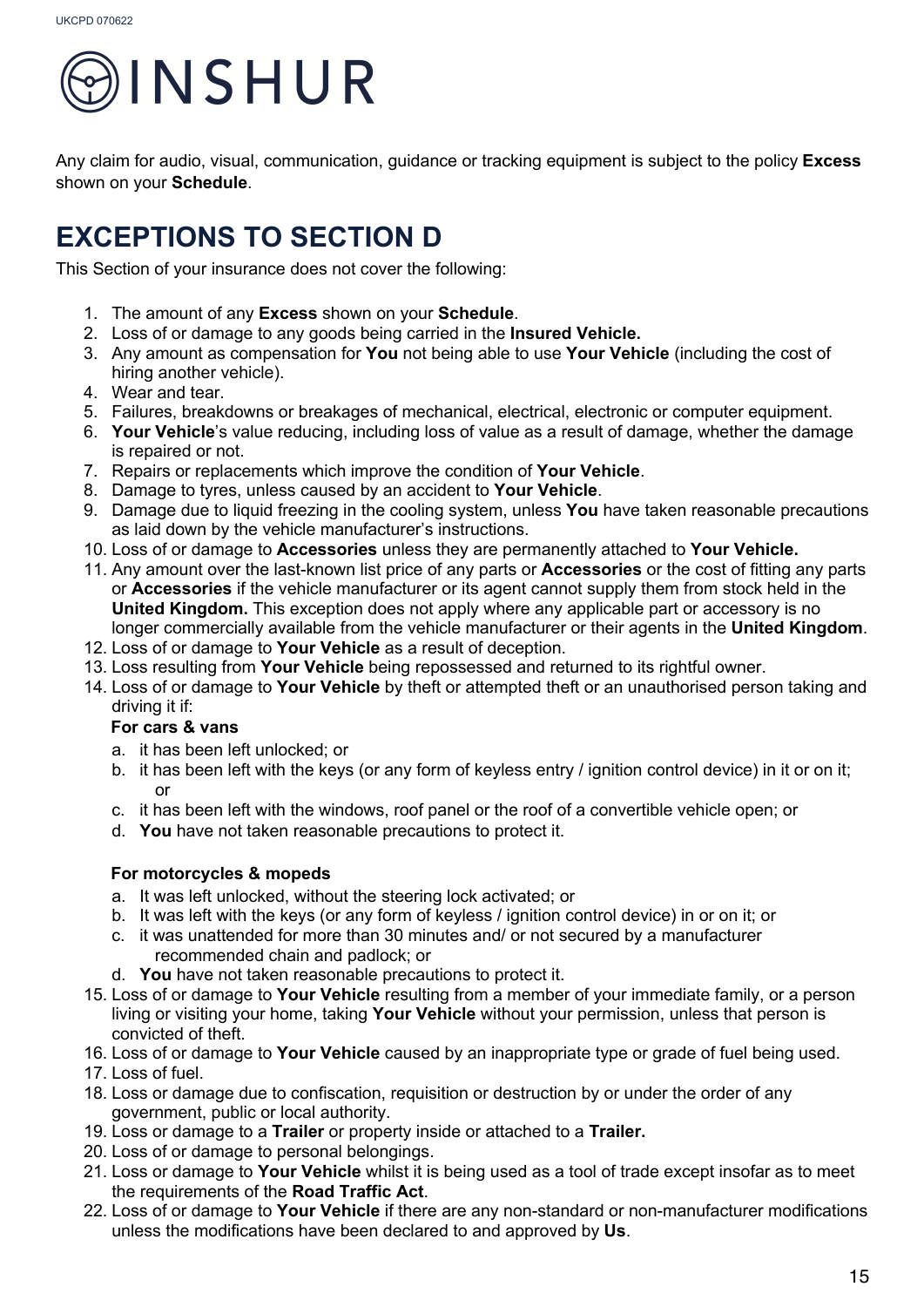

### **SECTION E – FOREIGN USE**

**We** will provide the minimum insurance needed by the relevant law to allow **You** to use **Your Vehicle**:

- in any country which is a member of the European Union other than Cyprus and Malta; and
- in any other countries which have made arrangements to meet the insurance conditions of, and are approved by, the Commission of the European Union.

**We** will provide the minimum cover required when **You** visit any country which is a member of the European Union, Andorra, Iceland, Norway, Serbia or Switzerland (including Liechtenstein). There is no limit on the number of trips **You** make in any **Period of Insurance** but each trip must be for no more than 30 days.

This cover only applies:

- If Your visit to these countries is temporary and Your permanent home is in the **United Kingdom**; and
- For social, domestic and pleasure purposes. **You** are not insured to take a customer/paying passenger to a location outside of the **United Kingdom**
- If **You** are in possession of a Green Card which **You** must request from **Us** 2 weeks before your planned travel to the countries mentioned above.

### **SECTION F – NO CLAIM BONUS**

#### **Annual Policies**

For each claim during a single **Period of Insurance**, the No Claim Bonus available at renewal will be reduced in accordance with **Our** current step-back procedure scale.

If more than one vehicle is covered by this insurance, **We** will assess the No Claim Bonus as if each vehicle was insured separately.

Providing there have been no prejudicial claim(s) in the current **Period of Insurance**; **We** will give **You** a further years' No Claim Bonus discount, as long as the insurance has been in force for 12 consecutive months.

The price of your insurance policy may increase following an accident even if **You** were not at fault. **You**  cannot transfer your No Claim Bonus to another person.

Claims which do not affect your No Claim Bonus:

- Payments made for windscreen damage (up to 3 in the **Period of Insurance**)
- Payments for emergency treatment fees
- Claims which are not your fault where **We** have recovered all of **Our** outlay
- Payments made for loss of keys and lock replacement

An example of what would happen if **You** made a claim within the **Period of Insurance** is as follows: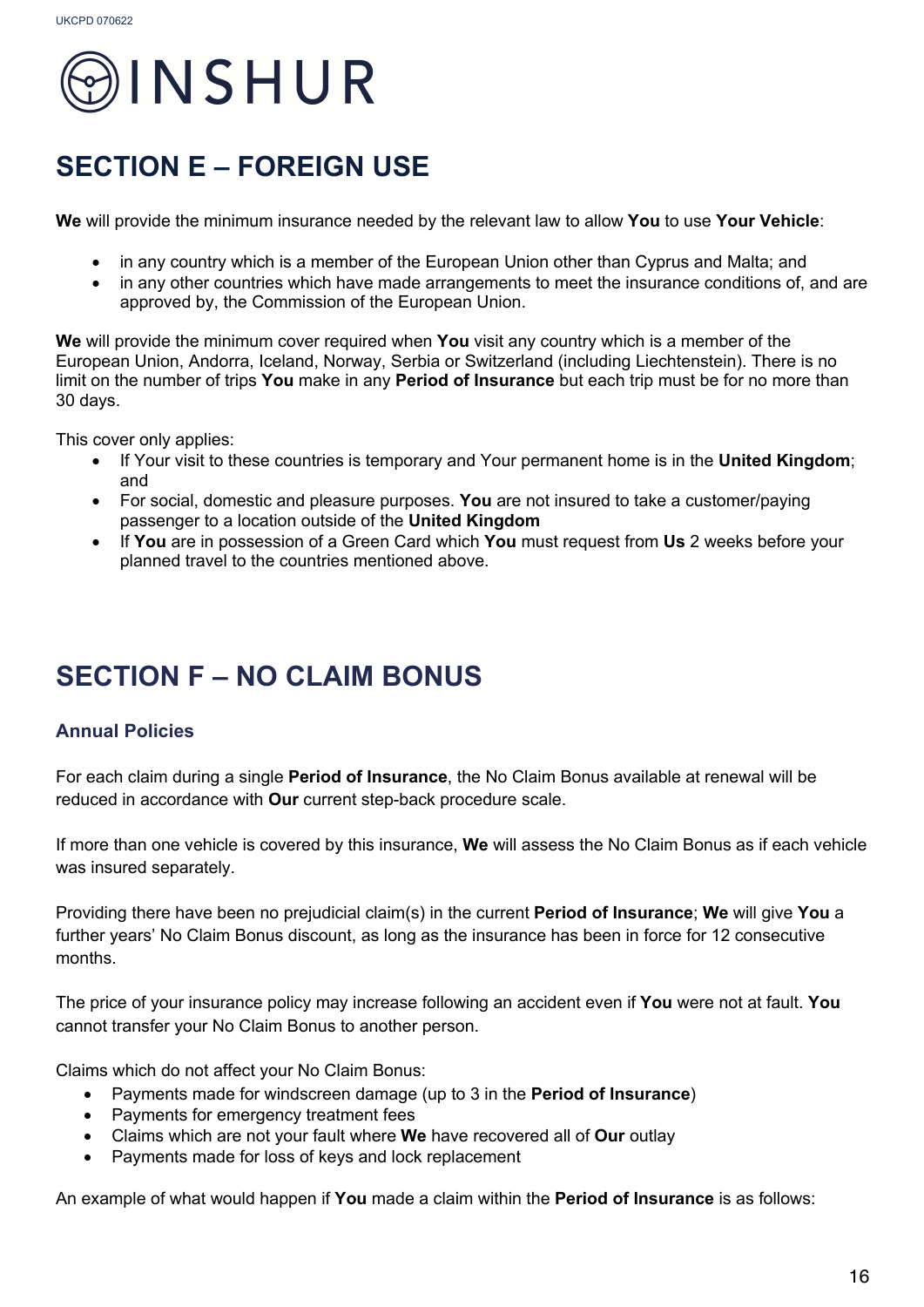

| Number of years' No Claim<br>Bonus at the start of the | No Claim Bonus at next renewal |                                   |                                            |  |
|--------------------------------------------------------|--------------------------------|-----------------------------------|--------------------------------------------|--|
| policy (without protected<br>NCD)                      | No claim bonus                 | One claim in one policy<br>period | Two or more claims in<br>one policy period |  |
| $\overline{0}$                                         | 1                              | $\overline{0}$                    | $\overline{0}$                             |  |
|                                                        | $\overline{2}$                 | $\overline{0}$                    | $\overline{0}$                             |  |
| $\overline{2}$                                         | 3                              | $\overline{0}$                    | $\mathbf 0$                                |  |
| 3                                                      | $\overline{4}$                 | 1                                 | $\overline{0}$                             |  |
| $\overline{4}$                                         | 5                              | $\overline{2}$                    | $\mathbf 0$                                |  |
| 5                                                      | 6                              | 3                                 | $\overline{0}$                             |  |
| $6\phantom{1}6$                                        | 7                              | 3                                 | $\mathbf 0$                                |  |
| 7                                                      | 8                              | 3                                 | $\overline{0}$                             |  |
| 8                                                      | 9                              | $\mathbf{3}$                      | $\overline{0}$                             |  |
| 9                                                      | 9                              | 3                                 | 0                                          |  |

If **You** have earned 4 or more years No Claim Bonus, **You** can choose to pay an additional premium at the start or at renewal of your policy, to protect it. By doing this **You** can prevent your No Claim Bonus being reduced after a fault claim has been made on your policy.

Protected No Claim Bonus does not protect the overall price of your insurance policy. The price of your insurance policy may increase following an accident even if **You** were not at fault.

The table below shows how your No Claim Bonus would be affected if **You** made a claim or claims and You have chosen to protect your No Claim Bonus. If your policy includes Protected No Claim Bonus, this will be shown on your **Schedule.** 

| Number of years                                                     | No Claim Bonus at next renewal |                                      |                                       |                                         |                                                |
|---------------------------------------------------------------------|--------------------------------|--------------------------------------|---------------------------------------|-----------------------------------------|------------------------------------------------|
| no claims bonus at<br>the start of the policy<br>with Protected NCD | No Claim<br><b>Bonus</b>       | One claim in<br>one policy<br>period | Two claims in<br>one policy<br>period | Three claims<br>in one policy<br>period | Four or more<br>claims in one<br>policy period |
|                                                                     | 5                              |                                      |                                       |                                         |                                                |
|                                                                     | 6                              | 5                                    | 5                                     | 3                                       |                                                |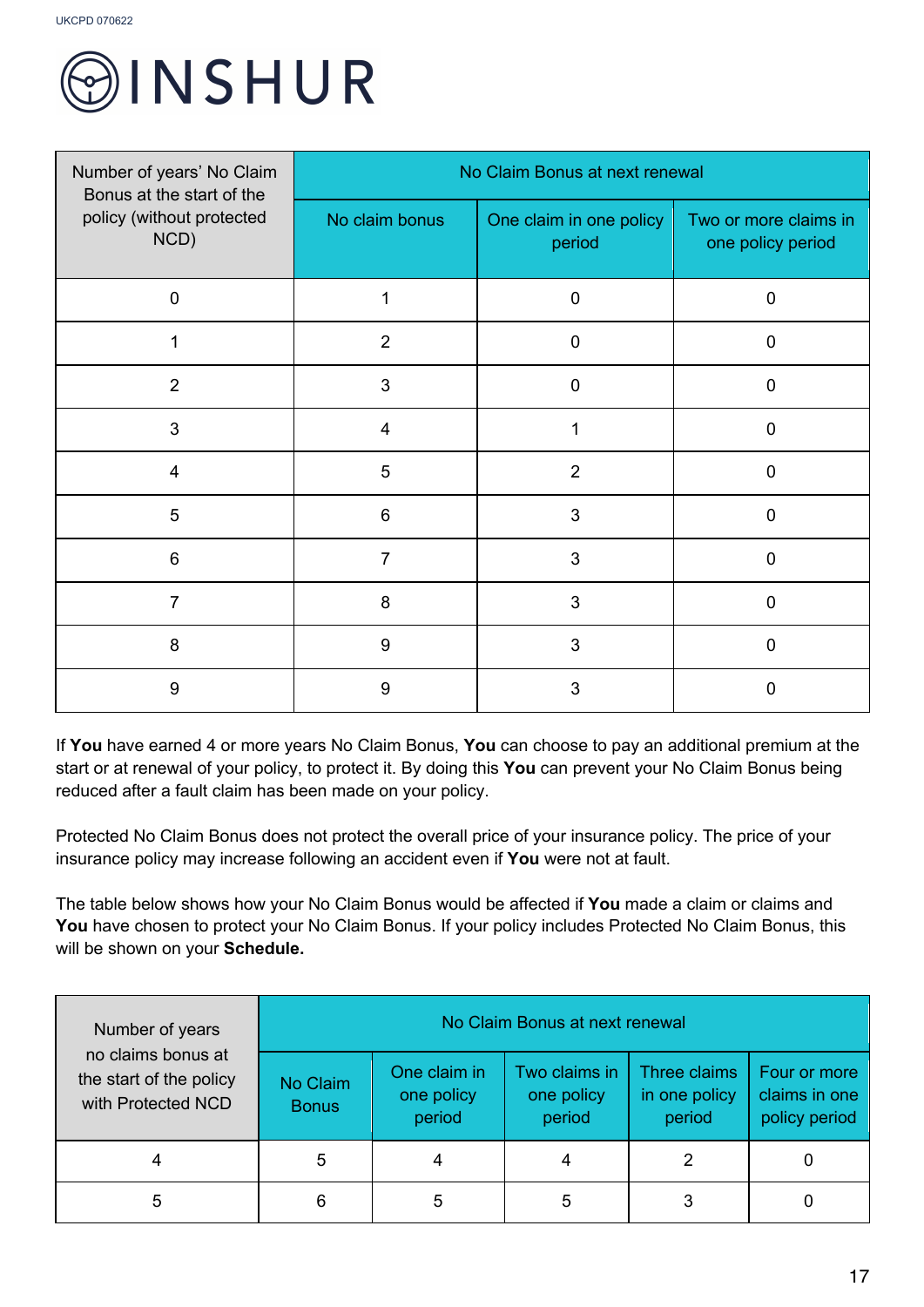

| ⌒ | r | <u>r</u> |  |
|---|---|----------|--|
|   |   |          |  |
|   | o |          |  |
|   |   |          |  |

#### **No claim bonus – Short term 30 Day policies**

**We** will provide **You** with a years' No Claim Bonus if **You** have had 12 x 30 Day short term policies in force with **Us** for 12 consecutive renewals, providing there have been no prejudicial claim(s) during that 360 day period and no gaps or breaks in cover between each of the 12 renewals.

If more than one vehicle is covered by this insurance, **We** will assess the no claim bonus as if each vehicle was insured separately.

The price of your insurance policy may increase following an accident even if **You** were not at fault. **You**  cannot transfer your no claim bonus to another person.

For short term policies **We** will use the methodology outlined above under 'Annual Policies' to calculate a years' No Claim Bonus; for the purpose of calculating a years' No Claim Bonus "Period of Insurance" shall in this instance only mean 12 x 30 Day short term policies with **Us** for 360 consecutive days (so without any breaks or gaps in cover between each of the 12 renewals).

#### **Emergency medical treatment**

Any payments **We** make for emergency medical treatment will not affect your No Claim Bonus.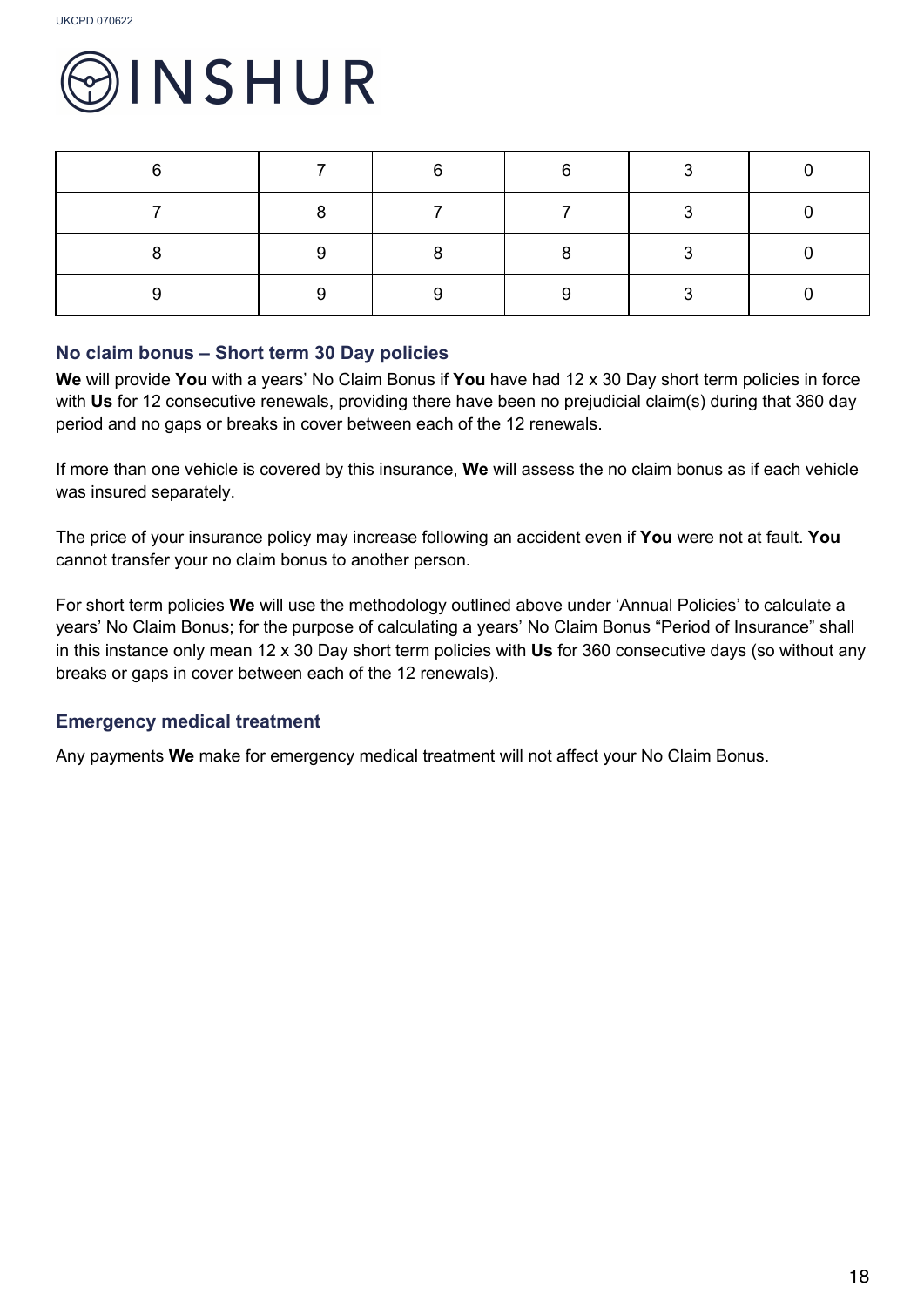

### **SECTION G - GENERAL EXCEPTIONS**

These general exceptions apply to all coverage under this insurance.

Your insurance does not cover **You** for:

#### **G1 - Drivers and use**

Any legal responsibility, loss or damage (direct or indirect) arising while any **Insured Vehicle** covered by this insurance is being:

- 1. used for a purpose for which **Your Vehicle** is not insured;
- 2. driven by or is in the charge of anyone (including **You)** who is not mentioned on the **Certificate of Motor Insurance** as a person entitled to drive or who is excluded by an **Endorsement**;
- 3. driven by or is in the charge of anyone (including **You)** who is disqualified from driving, does not hold a valid driving licence in line with current law or has never held a licence to drive the **Insured Vehicle,** does not keep to the conditions of their driving licence or is prevented by law from having a licence (unless they do not need a licence by law);
- 4. used on any racetrack, race circuit or toll road without a speed limit (such as the Nürburgring), used for racing or pace-making, used in any contest (apart from treasure hunts, road safety; and noncompetitive rallies) or speed trial or is involved in any rigorous reliability testing.
- 5. used as a tool of trade except insofar as to meet the requirements of the **Road Traffic Acts.**

#### **G2 - Drugs and alcohol**

Any legal responsibility, loss or damage (direct or indirect) arising while any vehicle covered by this insurance is being driven by or is in the charge of anyone (including **You**) and is convicted of:

- 1. driving over the legal limit for alcohol; or
- 2. driving under the influence of drugs, prescribed or otherwise.

If convicted (which includes a conviction for failure to provide a breath, blood or urine sample) this shall be deemed to be conclusive evidence that the driver at the time of the loss or damage was under the influence of alcohol or drugs.

**We** will provide the minimum insurance required by the **Road Traffic Act** but **We** reserve the right to seek recovery of any such amounts from **You** or the driver of **Your Vehicle**. **We** may also consider voiding or cancelling the policy and retain any premium.

#### **G3 - Construction and use**

Any legal responsibility, loss or damage (direct or indirect) arising while any vehicle covered by this insurance is being used to carry:

- 1. more passengers than the maximum seating capacity for the **Insured Vehicle**; and/or
- 2. passengers in a manner likely to affect the safe driving and control of **Your Vehicle**; and/or
- 3. any load which is greater than the maximum carrying capacity as set by the vehicle manufacturer or if applicable; any plated weight limit of the **Insured Vehicle**; and/or
- 4. any load in a manner likely to affect the safe driving and control of **Your Vehicle**.

#### **G4 - Airfields**

Any legal responsibility, loss or damage (direct or indirect) arising while any vehicle covered by this insurance is being used in or on a restricted area (areas to which the public do not have free vehicular access) of an airport, airfield or aerodrome. **We** will not pay for any claim concerning an aircraft within the boundary of the airport, airfield or aerodrome except where **We** need to provide the minimum insurance required by the **Road Traffic Act**.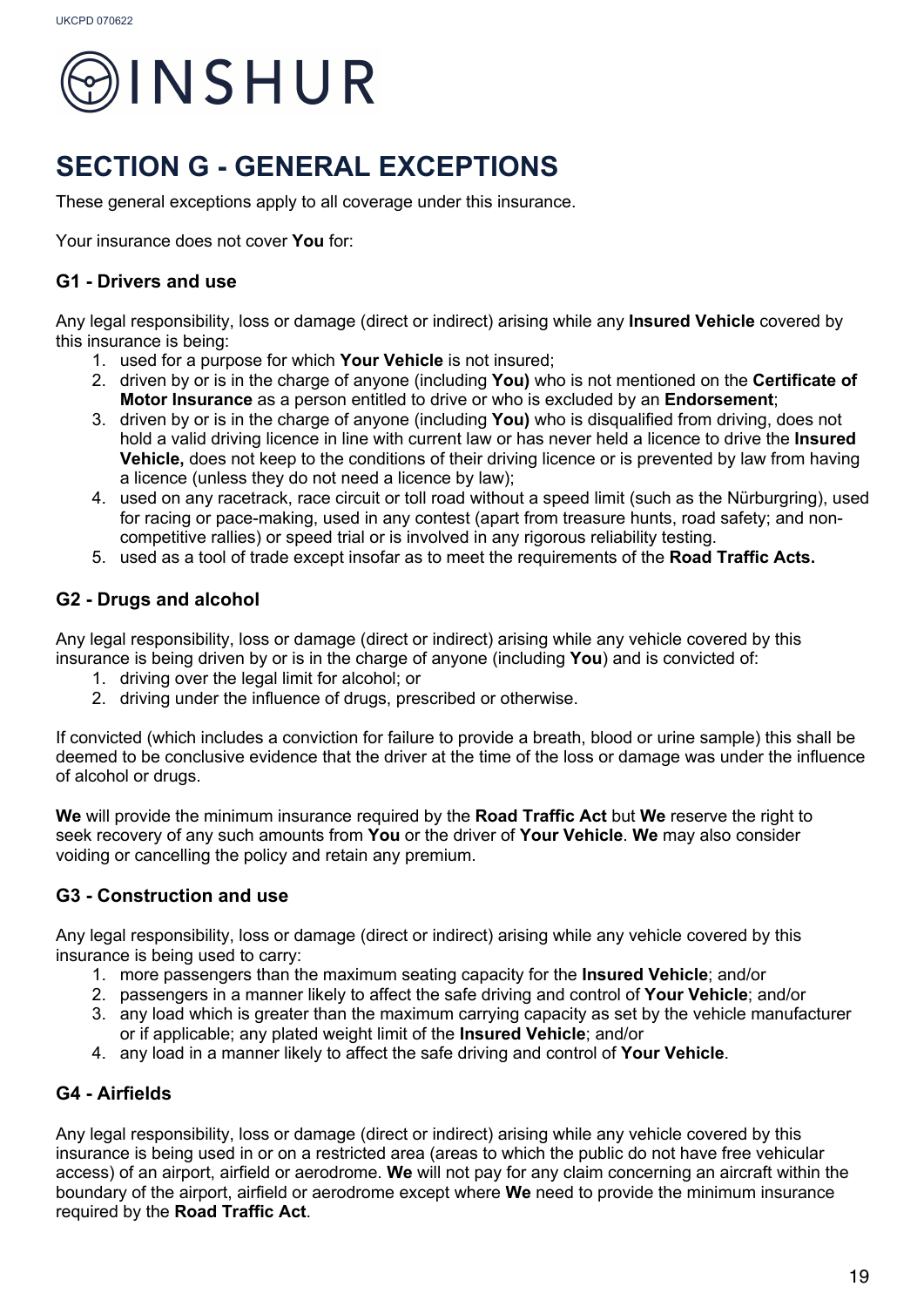

#### **G5 - Hazardous goods**

Any legal responsibility, loss or damage (direct or indirect) caused by, contributed to or arising from carrying any dangerous substances or goods for which **You** need a licence from the relevant authority (unless **We** need to provide cover to meet the minimum insurance needed by law).

#### **G6 - Criminal acts**

Any legal responsibility for loss or damage (direct or indirect) caused whilst **Your Vehicle** is used:

- 1. in the course or furtherance of a crime; or
- 2. as a means of escape from, or avoidance of lawful apprehension.

#### **G7 - Deliberate acts**

Any legal responsibility for the death of or injury to any person or loss or damage (direct or indirect) caused by a deliberate act or omission to act by anyone insured under this insurance.

#### **G8 - Excess**

The amount of any **Excess** shown within this policy document and/or on your **Schedule.**

#### **G9 - Other contracts**

Any legal responsibility, loss or damage (direct or indirect) that:

- 1. is also covered by any other insurance or
- 2. **You** have accepted under an agreement or contract unless **You** would have had that responsibility anyway
- 3. happens outside the **United Kingdom**, other than where **We** have agreed to provide cover.

#### **G10 - Jurisdiction**

Any proceedings brought against **You**, or judgment passed in any court outside the **United Kingdom**, unless the proceedings or judgment arises out of **Your Vehicle** being used in a foreign country which **We**  have agreed to extend this insurance to cover.

#### **G11- Earthquake, riot, war and terrorism**

Any legal responsibility, loss or damage (direct or indirect) caused by, contributed to or arising from:

- 1. an earthquake;
- 2. war, riot, civil commotion, revolution or any similar event elsewhere than in Great Britain, the Channel Islands or the Isle of Man (unless **We** need to provide cover to meet the minimum insurance needed by law);
- 3. acts of terrorism, as defined in the UK Terrorism Act 2000, unless **We** need to provide the minimum insurance required by the **Road Traffic Act**.

#### **G12 - Nuclear/radioactive contamination**

Any legal responsibility, loss or damage (direct or indirect) caused by, contributed to or arising from:

- 1. ionising radiation or contamination from any radioactive nuclear fuel, or from any nuclear waste from burning nuclear fuel;
- 2. the radioactive, toxic, explosive or other dangerous property of any explosive nuclear equipment or nuclear part of that equipment.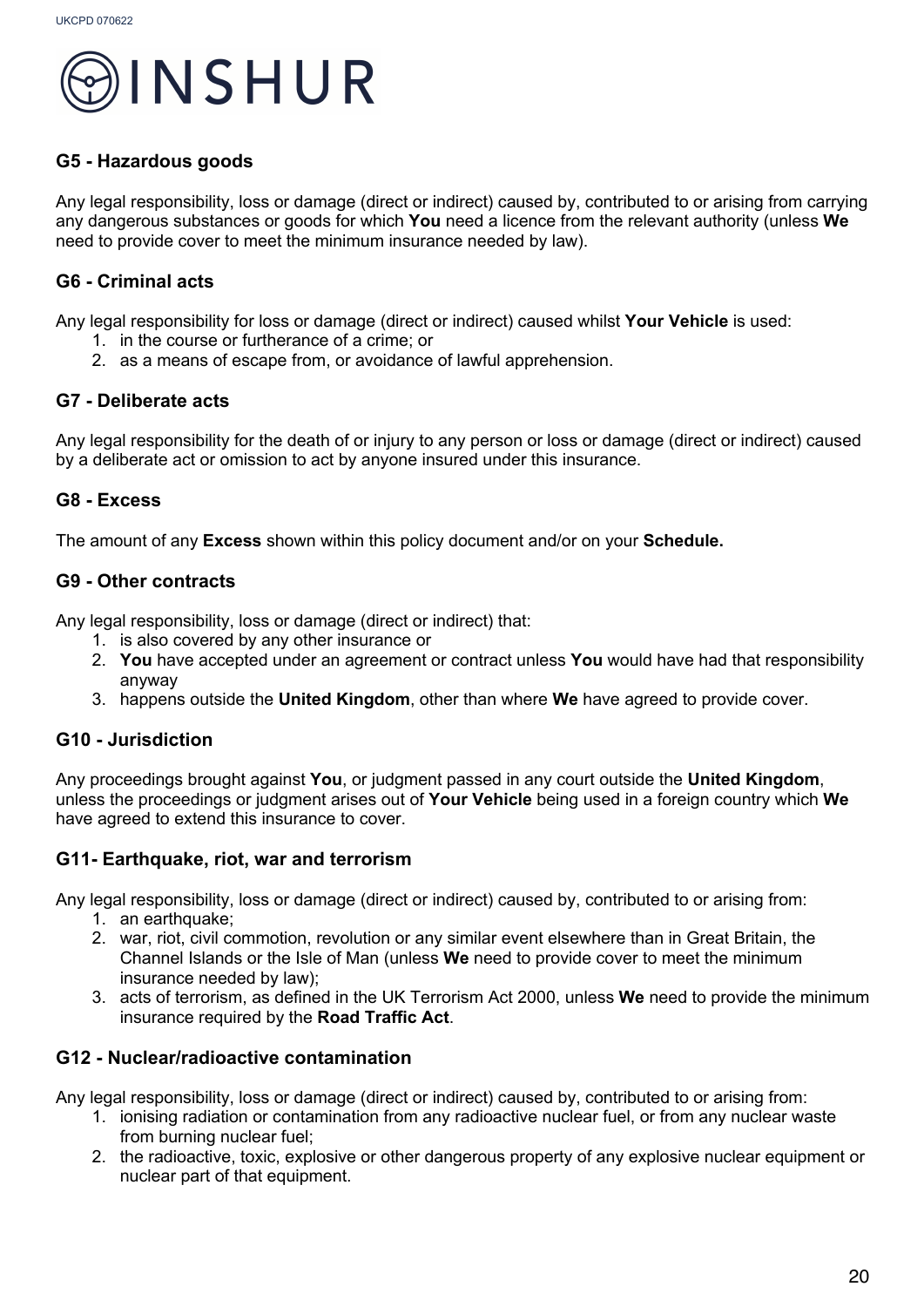

#### **G13 - Sonic bangs**

Any legal responsibility, loss or damage (direct or indirect) caused by, contributed to or arising from pressure waves caused by aircraft or other flying objects

#### **G14 – Vehicles not running on land**

Any legal responsibility, loss or damage (direct or indirect) caused by, contributed to or arising from vehicles of any kind running on rails or any vehicle not running solely on land.

#### **G15 – Modifications to Your Vehicle**

Any legal responsibility, loss or damage (direct or indirect) caused by, contributed to or arising from vehicles that have any non-standard or non-manufacturer modifications unless the modifications have been declared to and approved by **Us**.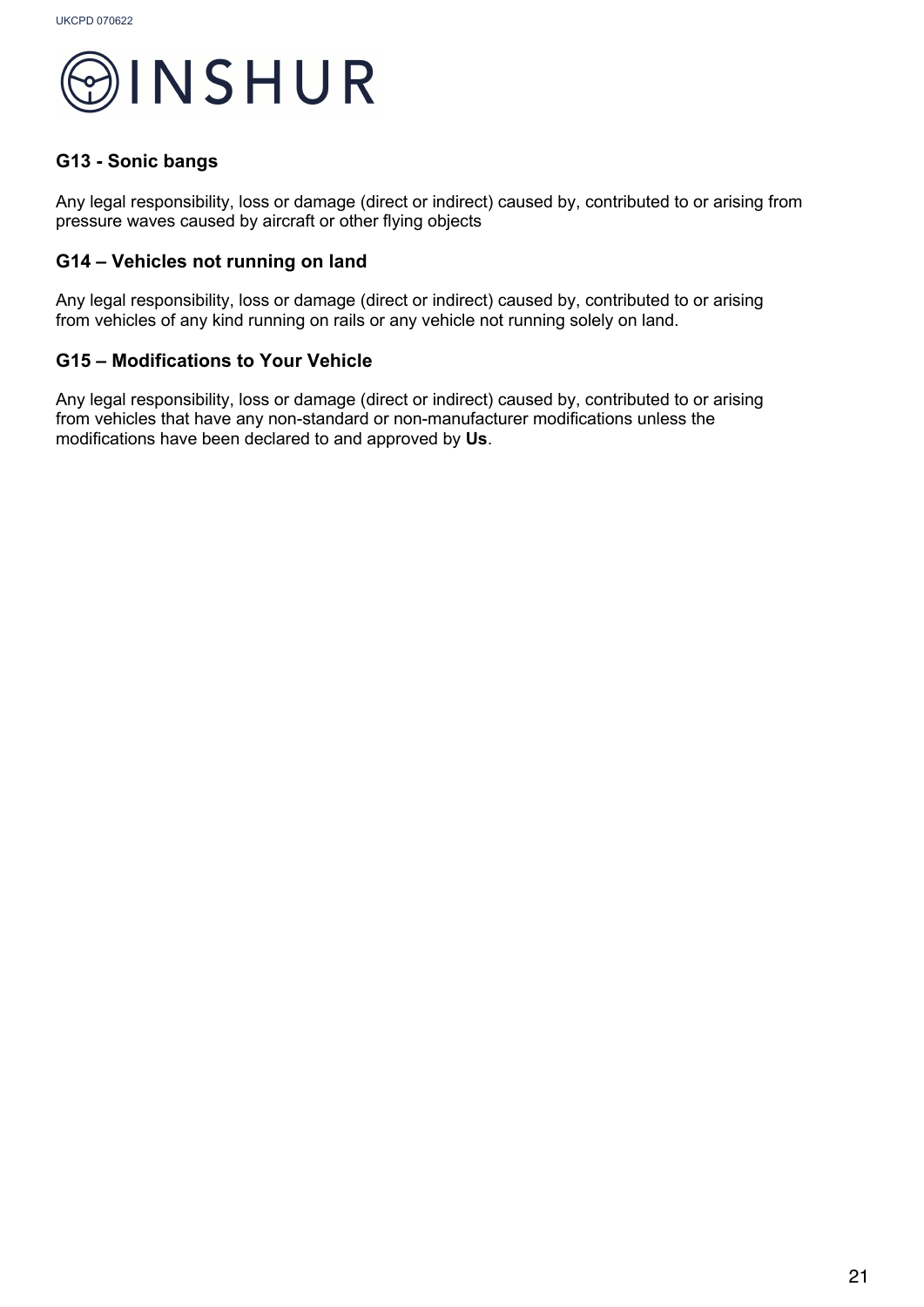

### **SECTION H - GENERAL CONDITIONS**

#### **H1 - Your responsibilities**

Your premium is based on the information **You** gave **INSHUR** at the start of the insurance and when it is renewed.

**You** are responsible for the information **You** have provided to **Us** and **INSHUR. You** should ensure that the information provided is, as far as **You** know, correct and complete.

If **You** have failed to give **Us** and I**NSHUR** complete and accurate information, this could lead to **Us**

- changing the terms of your policy; and/or
- amending your premium; and/or
- refusing your claim; and/or
- the insurance being voided or cancelled.

**You** must, if requested, provide **Us** with all relevant information and documentation in relation to this insurance.

The vehicle must have an MOT (unless exempt), be taxed, insured and registered in the **United Kingdom** and **You** must:

- take all reasonable steps to protect **Your Vehicle** from loss or damage;
- maintain **Your Vehicle** in a roadworthy condition; and
- let **Us** examine **Your Vehicle** at any reasonable time.

If the above requirements are not met, **We** may reject or reduce your claim, and/or cancel your policy or declare your policy null and void.

#### **H2 - Changes to your details**

**You** must tell **Us** as soon as possible of any changes to the information **You** have provided in the **Statement of Fact**. If **You** have purchased your policy via a broker, all changes are to be requested via them.

Please contact **INSHUR** if **You** are not sure if information is relevant. If **You** don't tell **Us** about relevant changes, your insurance may not cover **You** fully, or at all.

Below are some examples of the changes **You** must tell **Us** about:

- 1. A change of vehicle (including extra vehicles and any temporary vehicles);
	- a. If **You** change an **Insured Vehicle** covered by this insurance or need cover for an extra vehicle (including a temporary vehicle), please contact **INSHUR** prior to cover for the new vehicle being required**.**
	- b. If cover is agreed, **INSHUR** will let **You** know about any change in premium and arrange for an updated set of policy documents to be issued.
	- c. The maximum number of vehicle changes allowed in any one **Period of Insurance** is 4. If **You** change **Your Vehicle** more than this, cover may be cancelled.
- 2. All changes **You** or anyone else make to **Your Vehicle** if these make **Your Vehicle** different from the manufacturer's standard specification (whether the changes are mechanical or cosmetic);
- 3. A change of address;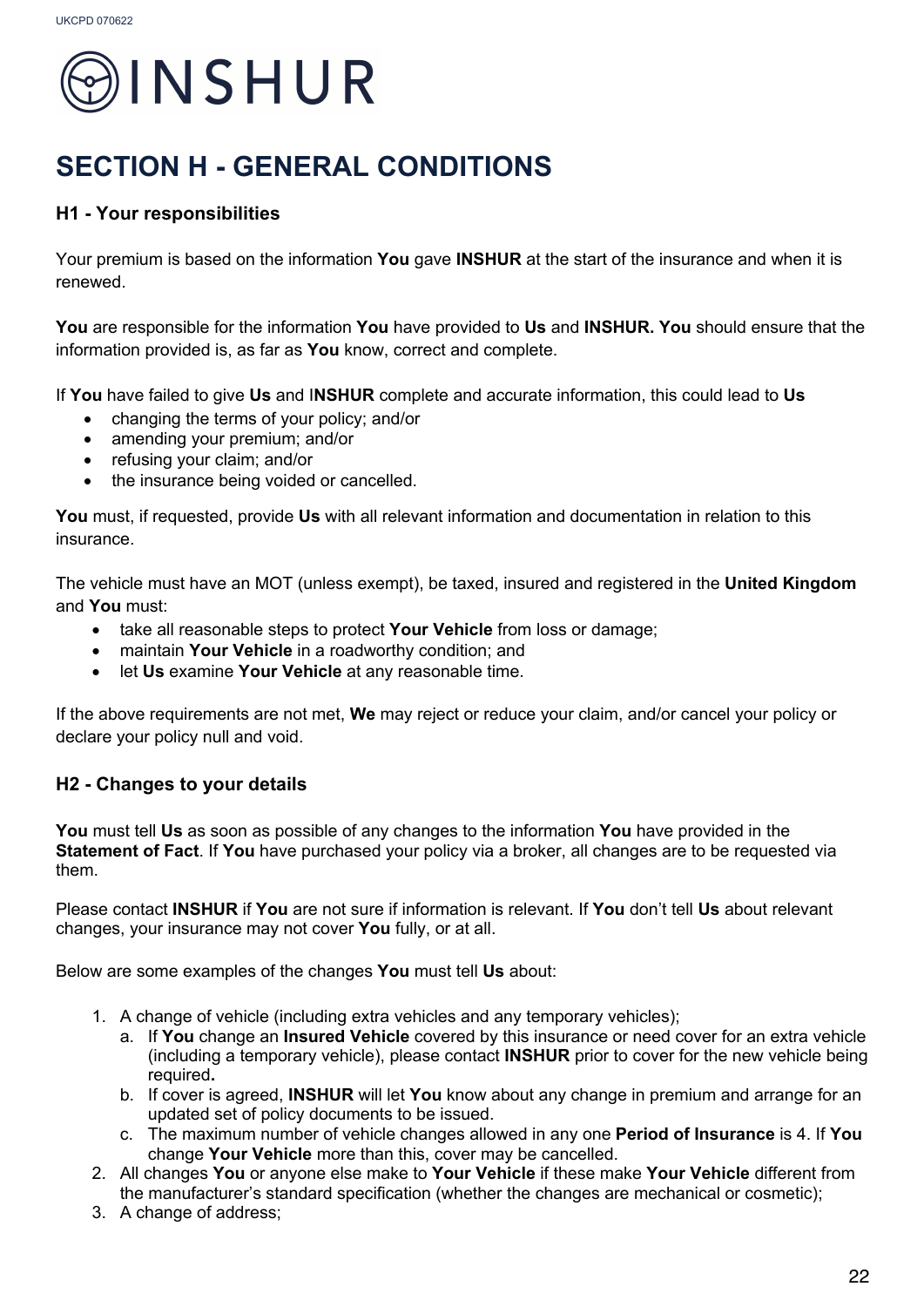

- 4. A change of 'Occupation' (as declared in your **Statement of Fact** and stated in your **Schedule**), including any part-time work by **You** or other drivers, a change in the type of **Business** or having no work;
- 5. A change in the purpose for which **You** use **Your Vehicle**;
- 6. A new main user of **Your Vehicle**;
- 7. Details of any driver **You** have not told **Us** about before, or who is not specifically entitled to drive by the **Certificate of Motor Insurance** or is excluded by an **Endorsement,** but who **You** now want to be able to drive **Your Vehicle**;
- 8. Details of any motoring conviction, disqualification or fixed-penalty motoring offence of any person allowed to drive **Your Vehicle** or of any prosecution pending (where a case is being investigated but there is no conviction yet) for any motor offence;
- 9. Details of any non-motor conviction or prosecution pending (where a case is being investigated but there is no conviction yet) for any person allowed to drive **Your Vehicle**;
- 10. Details of any accident or loss (whether or not **You** make a claim) involving **Your Vehicle** or that happens while **You** (or anyone who is entitled to drive under this insurance) are driving anyone else's vehicle;
- 11. If any driver suffers from a disability or medical condition that must be revealed to the DVLA, whether or not the driving licence has been restricted.

Failing to advise **Us** of any changes to the information provided in the **Statement of Fact** could lead to **Us**:

- refusing your claim; and/or
- the insurance being voided or cancelled.

#### **H3 - Claim notification**

After any loss, damage or accident **You** must give **Us** full details of the incident as soon as possible by calling 0808 169 9165.

All accidents must be reported to **Us** within 24 hours of the incident occurring, otherwise an additional £500 **Excess** may be applicable. This is on top of any other **Excess You** may have to pay under this insurance. If **You** fail to do this, or otherwise prejudice **Our** position, **We** reserve the right to seek recovery of any additional costs incurred due to your action or failure to act.

**You** must send every communication about a claim (including any writ or summons) to **Us** without delay and unanswered.

**You** must also tell **Us** if **You** know about any future prosecution, coroner's inquest or fatal accident inquiry involving anyone covered by this insurance.

**You** must give **Us** any information, documentation and help **We** need to help **Us** deal with your claim. **We** will only ask for this if it is relevant to your claim

#### **H4 - Claim requirements – rights and obligations**

If a claim is made which **You** or anyone acting on your behalf knows is false, fraudulent, exaggerated, or provides false or stolen documents to support a claim, **We** may:

- not pay the claim;
- terminate cover under this insurance;
- void the policy;
- retain any premiums paid; and/or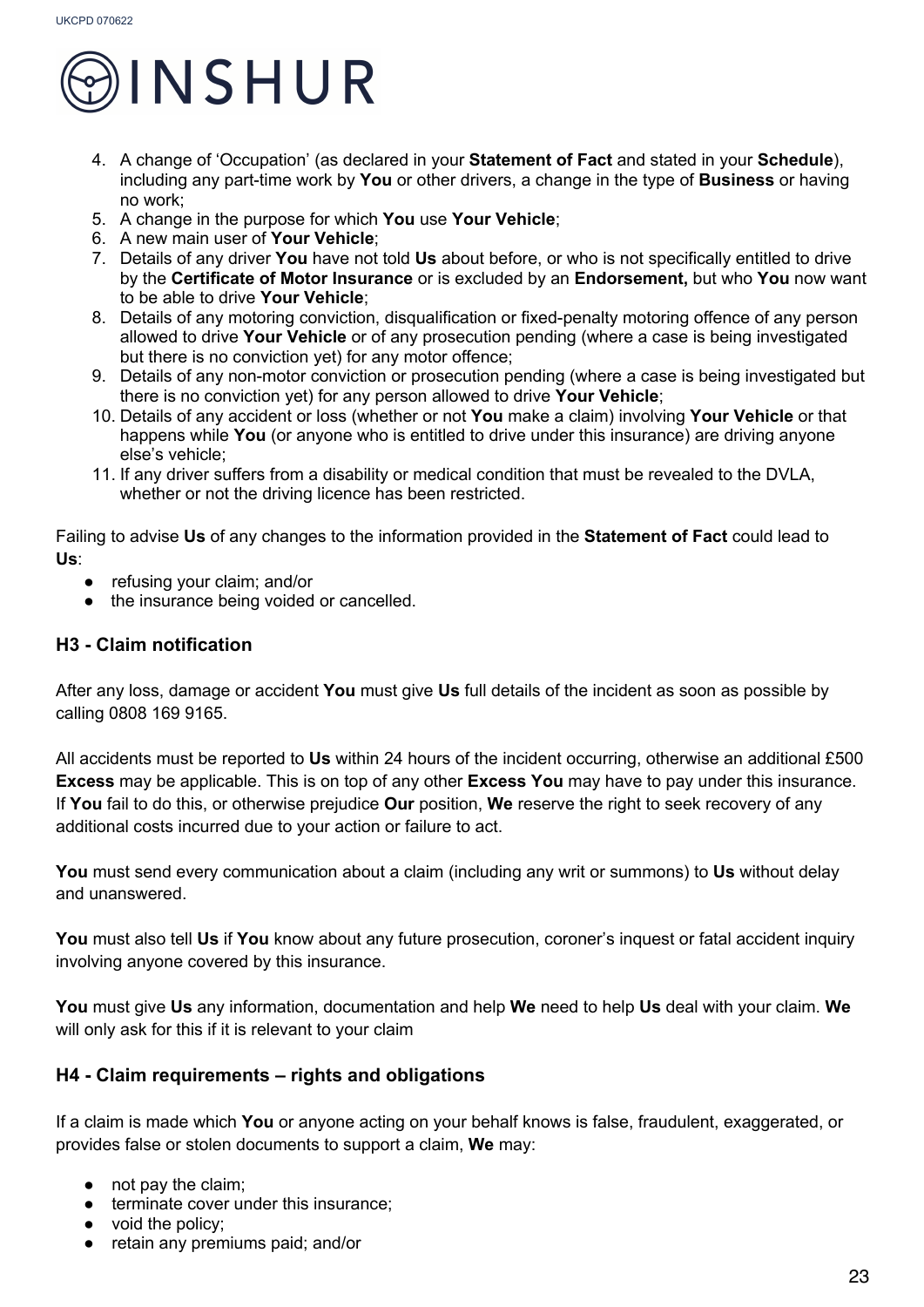

seek recovery from **You** for any payments we may have made

#### **H5 - Multiple claims arising out of any one cause**

If there are a number of claims for property damage arising out of any one cause, **We** may pay **You** up to the maximum amount due under Section C (**We** will take from this amount any amounts **We** have already paid as compensation).

When **We** pay this amount, **We** will withdraw from any further action connected with settling these claims. **We** will cover any legal costs and expenses paid with **Our** permission, up to the time **We** withdraw from dealing with the claims.

#### **H6 - Liability and Claim Settlement**

**You** must not admit to liability, negotiate on or refuse any claim unless **You** have **Our** permission. **We** can:

- take over, carry out, defend or settle any claim; and
- commence proceedings (which **We** will pay for, and for **Our** own benefit) to recover any payment **We** have made under this insurance;

**We** will take this action in your name or in the name of anyone else covered by this insurance.

**You**, or the person whose name **We** use, must cooperate with **Us** on any matter which affects this insurance.

If **We** refuse to provide cover because **You** have failed to provide information or provided incorrect information, but **We** have a legal responsibility to pay a claim under the **Road Traffic Act**, **We** can settle the claim or judgment without affecting **Our** position under this policy. **We** can recover any payments that **We**  make from **You.**

If **You** fail to provide all requested information, documentation and evidence of claim damage, **We** reserve the right not to pay for damages under Section D of this policy document.

#### **H7 - Compulsory Insurance laws**

If **We** are required to settle a claim in order to comply with the law applying to any country in which this policy operates, and which **We** would not otherwise be required to pay because of a breach of policy conditions, **We** shall be entitled to recover the amount paid and any associated costs, from either **You** or the person who incurred the liability.

#### **H8 - Contracts (Rights of Third Parties)**

A person who is not a party to this policy has no right under the Contracts (Rights of Third Parties) Act 1999 to enforce any term of this policy. This does not affect any right or remedy of a third party which exists or is available apart from the Act.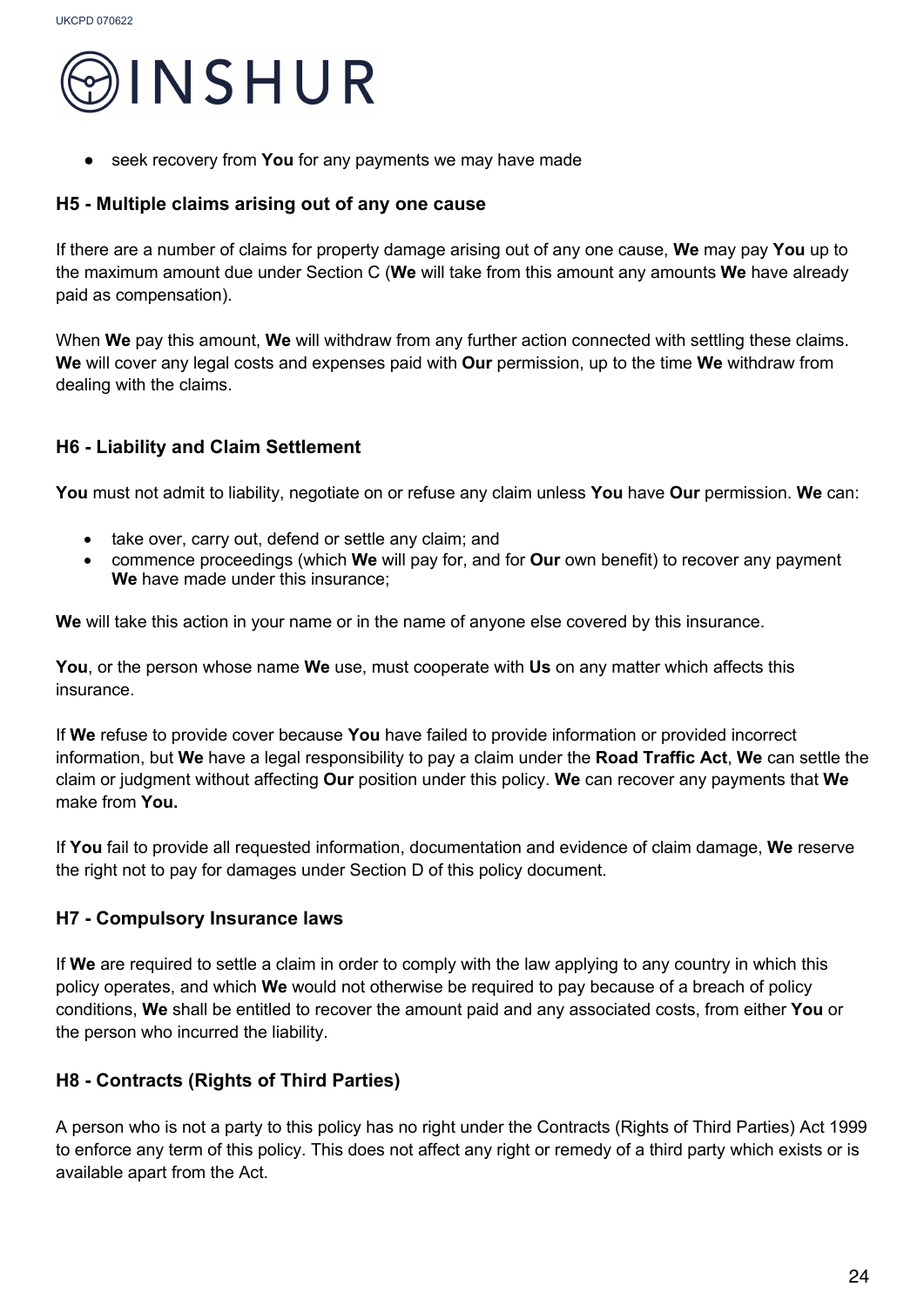

#### **H9 - Cancellation**

**You** may cancel the insurance policy, without giving reason, by contacting **INSHUR** and declaring your requirement to cancel (or if your policy is placed via a broker **You** should contact the broker to cancel).

**You** can cancel your insurance policy immediately, or from a future date. **You** cannot cancel your policy from an earlier or past date. If **You** cancel your policy before the due start date of your insurance policy, **We** will give a full refund.

It is your responsibility to inform anyone insured under this policy that it has been cancelled.

If **You** cancel your Continuous Card payment Authority, Direct Debit payments, or finance/credit agreement this won't cancel the insurance policy. **INSHUR** will ask **You** to pay the money **You** owe at the point your insurance policy is cancelled either by **You** or **Us**.

If any claim has been made in the current **Period of Insurance**, or **You** or **We** are aware of a prejudicial incident that has occurred that may give rise to a claim, **You** must pay the full premium and **You** will not be entitled to any refund; if your premium is being paid by instalments any remaining instalments will still need to be settled. If subsequently, the claim is later settled as not your fault, no claim or payment is made in relation to any prejudicial incident or claim, any refund that is due will be issued once the claim or incident has been closed.

If **You** cancel your policy and there is an outstanding premium, it must be paid within 10 days. Where possible, **We** will apply for any outstanding amounts from the payment details held on file. Delayed payments may incur additional charges.

If **You** decide to cancel the policy, **We** will give you proof of any No Claim Bonus. This will include any reduction due to claims **You** have made whilst insured with **Us**. See 'No Claim Bonus' sections for more about this. Other insurers may ask for this proof.

If **You** live in Northern Ireland, the Channel Islands or the Isle of Man, **You** must return your **Certificate of Motor Insurance** to **Us** after cancellation. This applies whether **We** cancel the insurance policy or **You**  cancel it.

Where **You** have used an insurance broker to obtain this insurance policy, your broker may apply their own or additional charges/fees. Please see their Terms of Business with **You** for more details.

#### **Annual Policies**

When **You** contact **INSHUR** and declare your requirement to cancel the insurance policy, **We** will make a charge/refund of the proportional (pro-rata) amount of the premium which applies to the **Period of Insurance You** have had, this will be subject to a minimum amount of £25, plus insurance premium tax (IPT) where applicable and any further charges detailed below.

Details of all charges are available online and included with your welcome/renewal documents. Administration charges where applicable, are payable to **INSHUR** for the cost of arranging and handling your policy.

#### *"14 days cooling off period"*

The 14-day cooling off period only applies to new annual policies and the renewal of existing annual policies.

**You** may cancel the insurance policy under this sub-section, by contacting **INSHUR** within 14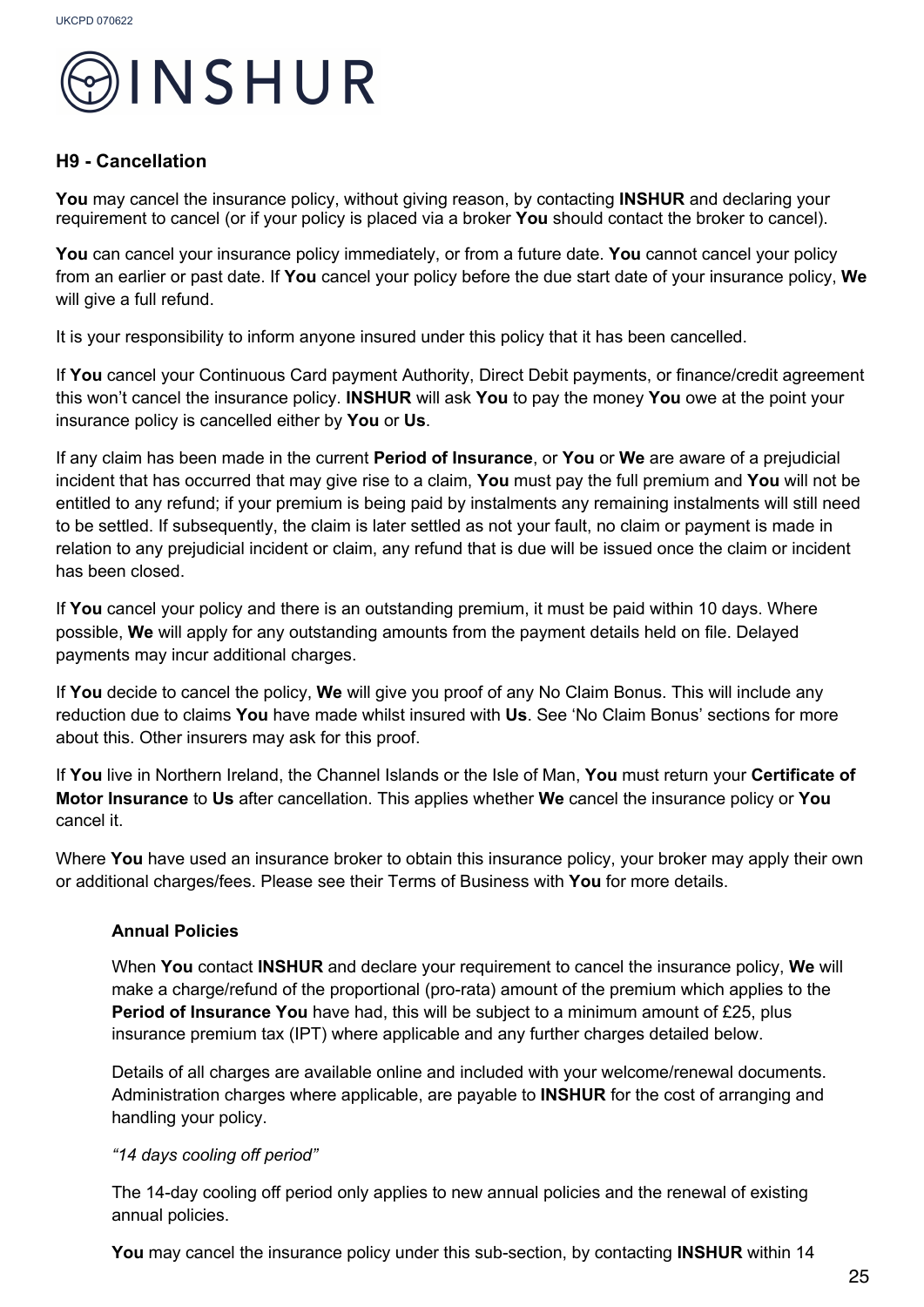

days of the policy start date and declaring your requirement to cancel.

**We** will refund the proportional (pro-rata) amount of the premium which applies to the remaining **Period of Insurance**, subject to a minimum amount of £25, plus insurance premium tax (IPT) where applicable.

#### *Outside "14 days cooling off period"*

When **You** contact **INSHUR** during the current **Period of Insurance**, outside of the 14 days following the policy start date and declare your requirement to cancel the insurance policy.

**We** will refund the proportional (pro-rata) amount of the premium which applies to the remaining **Period of Insurance**, less a premium charge of £25, subject to insurance premium tax (IPT) where applicable.

#### **Short Term / 30 Day Policies**

**You** may cancel the policy at any time; However due to the short term nature of your policy, no refund of premium will be payable in the event of cancellation.

#### **Our cancellation rights**

**We** or **INSHUR** may cancel this insurance by sending seven days' notice, in writing, via email (to the email address **We** have on file for **You**) or to your last known address.

Your insurance may be cancelled because:

- **You** break any of the General Conditions;
- You ignore or fail to comply with any of the General Exceptions;
- **You** fail to pay when due, any premium including on a finance instalment plan/credit agreement or your Credit Agreement is cancelled;
- **You** or anyone else covered by this insurance has not met the terms and conditions of the insurance;
- **You** or anyone else covered by this insurance, fail to respond to written requests for information or documentation by **Us** or **INSHUR** (such as a copy of your driving licence or evidence of no claim bonus);
- a change in your circumstances means **We** can no longer provide cover;
- **You** misrepresent or fail to disclose information that is relevant to your insurance;
- **You** harass any member of **Our** staff or show abusive or threatening behaviour towards them.

#### **H10 - Misrepresentation**

**You** must always answer **Our** questions honestly and provide true and accurate information. If **You**, any other insured person or anyone acting on your behalf:

- provides **Us** with false, exaggerated or misrepresented information;
- submits false, altered, forged or stolen documents;
- fails to disclose information, or
- attempts to gain an advantage under this insurance to which **You** or they are not entitled

**We** may take one or more of the following actions:

- amend your policy to show the correct information and apply any change in premium or terms;
- cancel the policy, under certain circumstances this may be with immediate effect and either: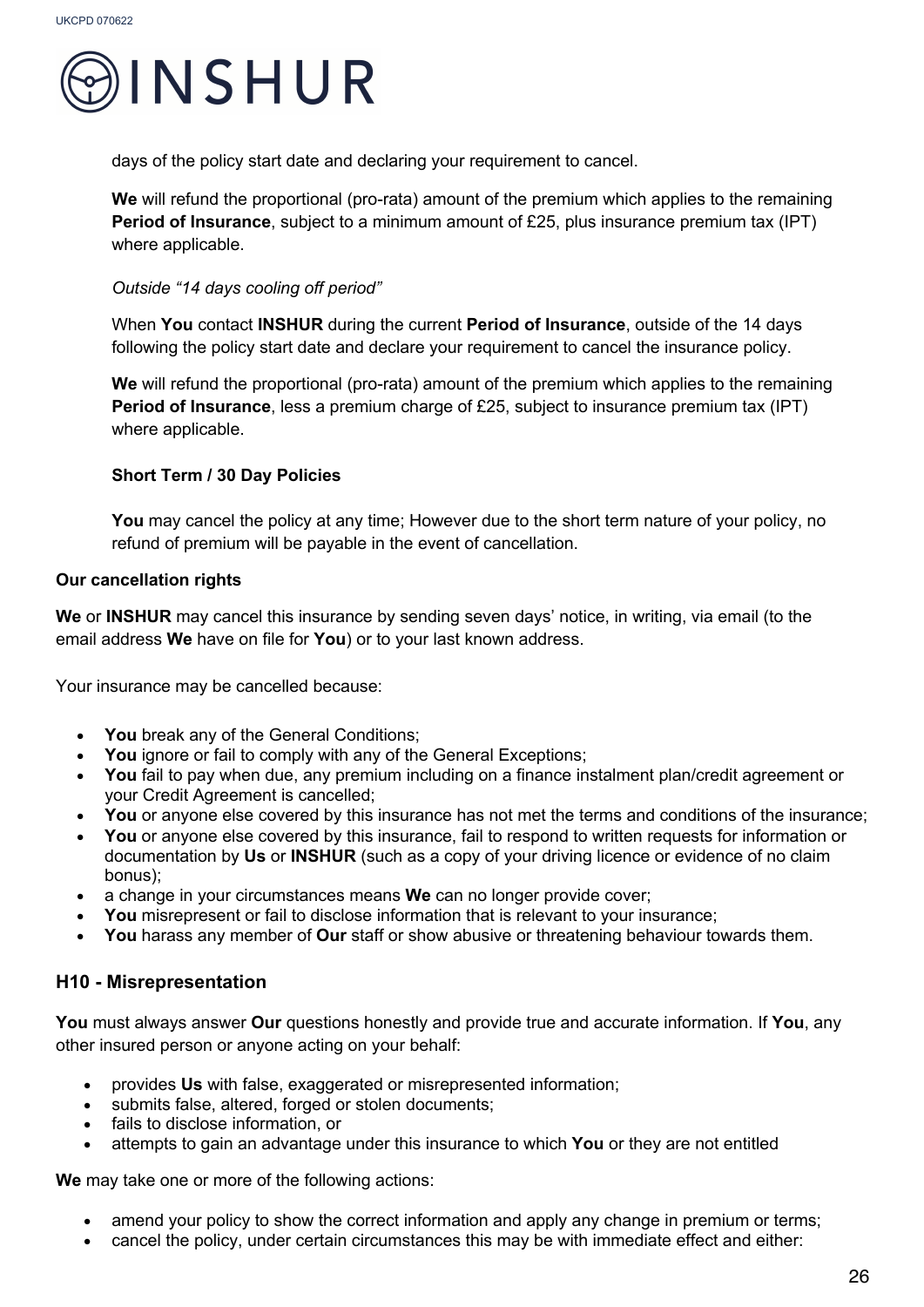

- o return any premium paid to **You**; or
- o keep the premium **You** have paid;
- declare vour policy void (which means to treat the policy as though it never existed);
- refuse to pay your claim or only pay part of your claim;
- only pay a proportion of your claim;
- recover any costs incurred from You or any other insured person;

If **We** identify any fraud, misrepresentation or attempt to gain an advantage under this insurance to which **You** are not entitled, was made deliberately or recklessly, **We** may cancel or void any other policies **You** are connected with.

#### **H11 - Sanctions**

**We** shall not be deemed to provide cover and shall not be liable to pay any claim or provide any benefit hereunder to the extent that the provision of such cover or payment of such claim or provision of such benefit would expose to any sanction, prohibition or restriction under United Nations resolutions or the trade or economic sanctions, laws or regulations of the European Union, **United Kingdom** or United States of America.

#### **H12 – Claims and Insurance Premiums paid by Finance**

If **You** are paying for your policy by premium finance and the policy is cancelled following a claim, any remaining instalments owed to the premium finance company will still need to be settled.

- 1) For claims under Section C any remaining premium instalments will still need to be paid directly to the premium finance company.
- 2) For claims under Section D **We** may deduct any remaining premium instalments from any claims payments made to **You**.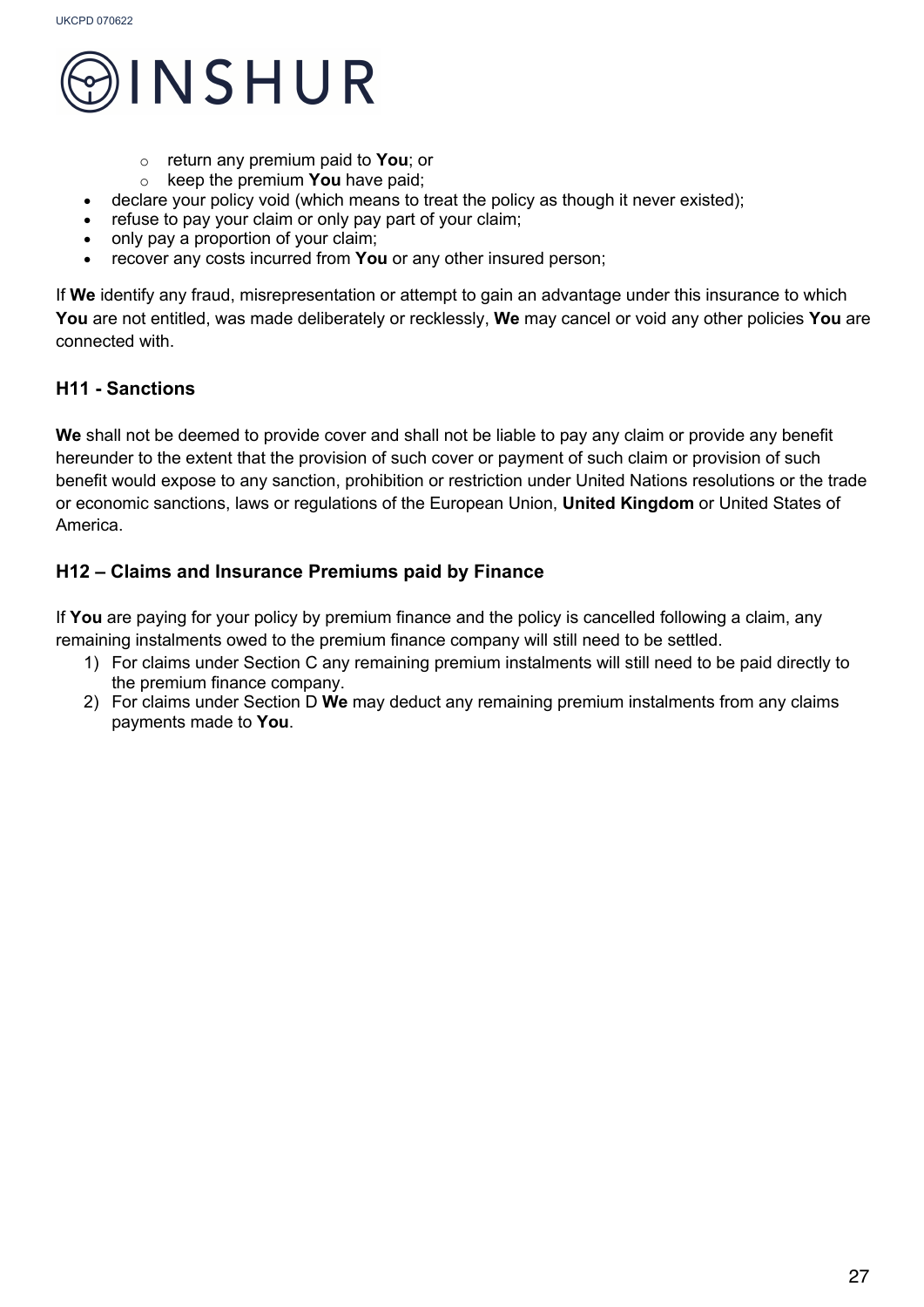

### **SECTION I – COMPLAINTS**

How to make a complaint if things go wrong

#### **I1 - Our promise to You**

**We** aim to provide the best customer service possible. If **You** have any reason to complain about your insurance policy the complaints procedure is as follows:

#### **I2 - Complaints:**

The first step is to contact **INSHUR,** quoting your policy number (and claim reference, if applicable) in all cases on:

Tel: 0808 169 9165, Email: complaint@inshur.com Address: Chief Executive of INSHUR UK Limited 2nd Floor, 1 Jubilee Street **Brighton** BN1 1GE

#### **I3 - Complaints Escalation Process**

If **INSHUR** are unable to resolve the complaint to your satisfaction, **You** may be eligible to refer your complaint to the Financial Ombudsman Service (FOS) within 6 months of receiving **Our** final response in this matter.

| Address: | The Financial Ombudsman Service          |
|----------|------------------------------------------|
|          | <b>Exchange Tower</b>                    |
|          | London                                   |
|          | E14 9SR                                  |
| Tel:     | 0800 023 4567                            |
| Email:   | complaint.info@financialombudsman.org.uk |
| Website: | financial-ombudsman.org.uk               |

This does not affect your right to take legal action.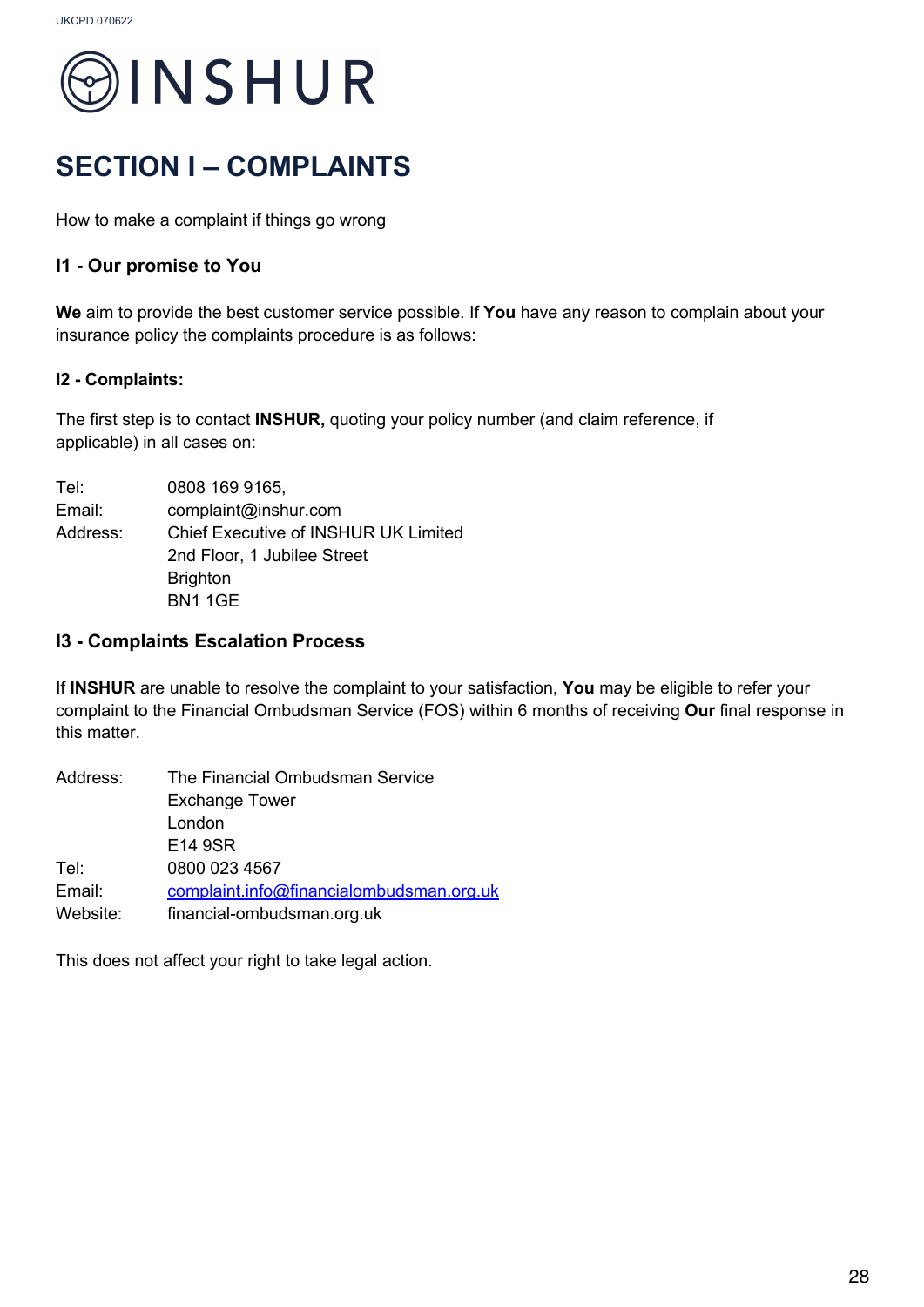

### **SECTION J - IMPORTANT NOTICES AND INFORMATION**

#### **J1 - Data Protection Notice**

This notice contains important information about your personal details. Please make sure to show it to anyone covered by the policy and ensure they are aware that their personal details may be provided to **Us.**

INSHUR UK Limited (**INSHUR)** is the data controller in respect of your personal information. **We** will process the details **You** have given **Us** in line with the UK's Data Protection laws and any other laws that apply. **We** may work with partner organisations and service providers who are located in other countries, and as a result your information may be processed outside the European Economic Area. In all cases **We**  will make sure that your information is adequately protected. Any transfers of personal information outside Europe will be subject to the provisions of the US Privacy Shield, standard contractual clauses approved by the European Commission or other contracts which provide equivalent protection.

**You** can find more information about how **We** use your personal information on **Our** website: *www.inshur.com/uk/privacy*

#### **J2 - Where We collect your personal information**

**We** might collect personal information about **You** from:

- 1. **You;**
- 2. your family members;
- 3. your employer or their representative;
- 4. other companies in the insurance market;
- 5. anti-fraud databases, sanction lists, court judgement and similar databases;
- 6. government agencies such as the DVLA and HMRC;
- 7. the publicly available electoral register; and/or
- 8. in the event of a claim, third parties including the other party to the claim, witnesses, experts, loss adjusters, legal advisers and claims handlers.

#### **J3 - How We use and disclose your personal information**

To assess the terms of your insurance contract, or to deal with any claims, **We** may need to share information like your name, address, date of birth and details such as medical conditions or criminal convictions.

- The recipients of this information could include (but are not limited to) credit reference agencies, anti-fraud databases, other insurers, underwriters and other group companies who provide administration or support services.
- For claims handling, the recipients could include (but are not limited to) external claims handlers, loss adjusters, legal and other expert advisers, and third parties who are involved in the claim. More information about these disclosures is set out below.

The Data Protection laws classify information about your medical conditions, disabilities and criminal convictions as 'special category' personal data which warrants extra protection. **We** will only share this kind of personal data where it is essential to administer your insurance contract or deal with any claims, or for anti-fraud purposes and will only be used in accordance with appropriate laws and regulations.

Most of the personal information **You** provide to **Us** is needed for **Us** to assess your request for insurance, to enter into the insurance contract with **You** and then to administer that contract. Some of the information is collected for fraud prevention purposes, as described below. If **We** need your consent to use any specific information, **We** will make that clear at the time **We** collect the information from **You**. **You** are free to withhold your consent or withdraw it at any time, but if **You** do so it may impact upon **Our** ability to provide insurance or pay claims. Further details about the legal basis for **Our** processing of personal information, and the disclosure **We** may make, can be found on **Our** website: *www.inshur.com/uk/privacy*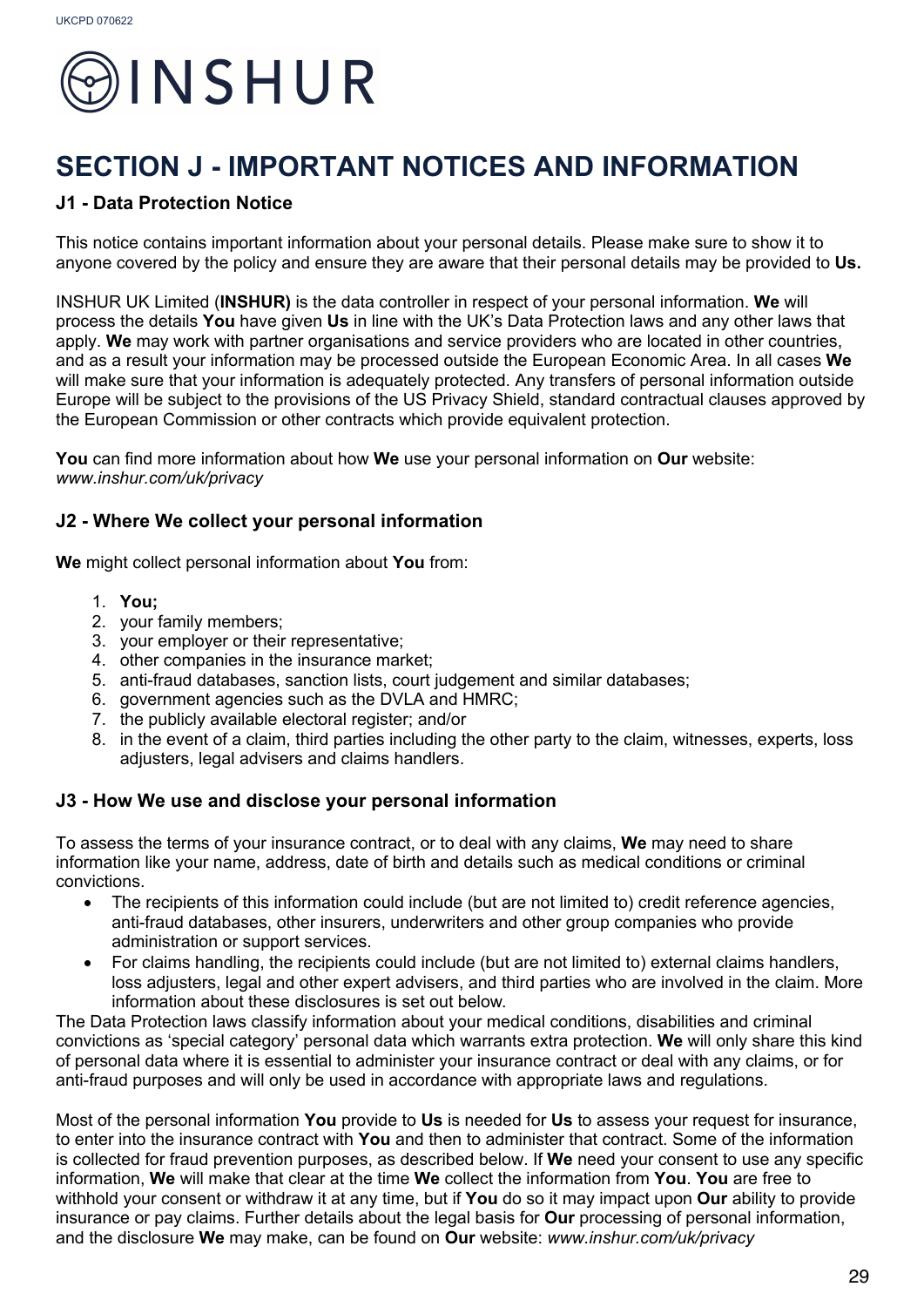

| Types of personal data                        | <b>Details</b>                                                                                                                                                                                                                                                                                                      |
|-----------------------------------------------|---------------------------------------------------------------------------------------------------------------------------------------------------------------------------------------------------------------------------------------------------------------------------------------------------------------------|
| Individual details                            | Name, address (including proof of address), other contact details<br>such as email and phone numbers, gender, marital status, date and<br>place of birth, nationality, employment status, job title, details of<br>family members including their relationship to You                                               |
| Identification detail                         | National insurance number, passport number, driving licence<br>number, other relevant licences                                                                                                                                                                                                                      |
| Financial information                         | Bank account and/or payment details, income and other financial<br>information                                                                                                                                                                                                                                      |
| Policy information                            | Information about the quotes You receive and policies You take out                                                                                                                                                                                                                                                  |
| Telematics<br>(where You use this technology) | Details of journeys made, locations, times and dates, driving<br>behaviours and driving patterns                                                                                                                                                                                                                    |
| Credit and anti-fraud information             | Credit history, credit score, sanctions and criminal offences, including<br>information received from external databases about You                                                                                                                                                                                  |
| Previous and current claims                   | Information about previous and current claims (including under other<br>insurance policies) which may include data relating to your health,<br>disabilities, criminal convictions (including motoring offences) and in<br>some cases surveillance reports; also dashcam recordings where this<br>technology is used |
| Special categories of personal<br>data        | Health, disability, criminal convictions including motoring offences                                                                                                                                                                                                                                                |

#### **J4 - Accepting and administering your policy**

If **You** pay your premiums via a credit facility, **We** may share your information with credit reference agencies and other companies for use in credit decisions, to prevent fraud and to find people who owe money. **We** share information with other insurers, certain government organisations and other authorised organisations.

#### **J5 - Insurance underwriting**

**We** look at the possible risk in relation to your prospective policy (or anyone else involved in the policy) so that **We** can:

- Consider whether to accept a risk
- Make decisions about providing and dealing with insurance and other related services for **You** and members of your household
- Set price levels for your policy
- Confirm your identity to prevent money laundering
- Check the claims history for **You** or any person or property likely to be involved in the policy or a claim at any time. **We** may do this:
	- when **You** apply for insurance;
	- if there is an accident or a claim; and/or
	- at the time **You** renew your policy

#### **J6 - Profiling**

When calculating insurance premiums, **We** may compare your personal details against industry averages. Your personal information may also be used to create the industry averages going forwards. This is known as profiling and is used to ensure premiums reflect risk. Profiling may also be used to assess the information **You** provide so **We** can understand risk patterns.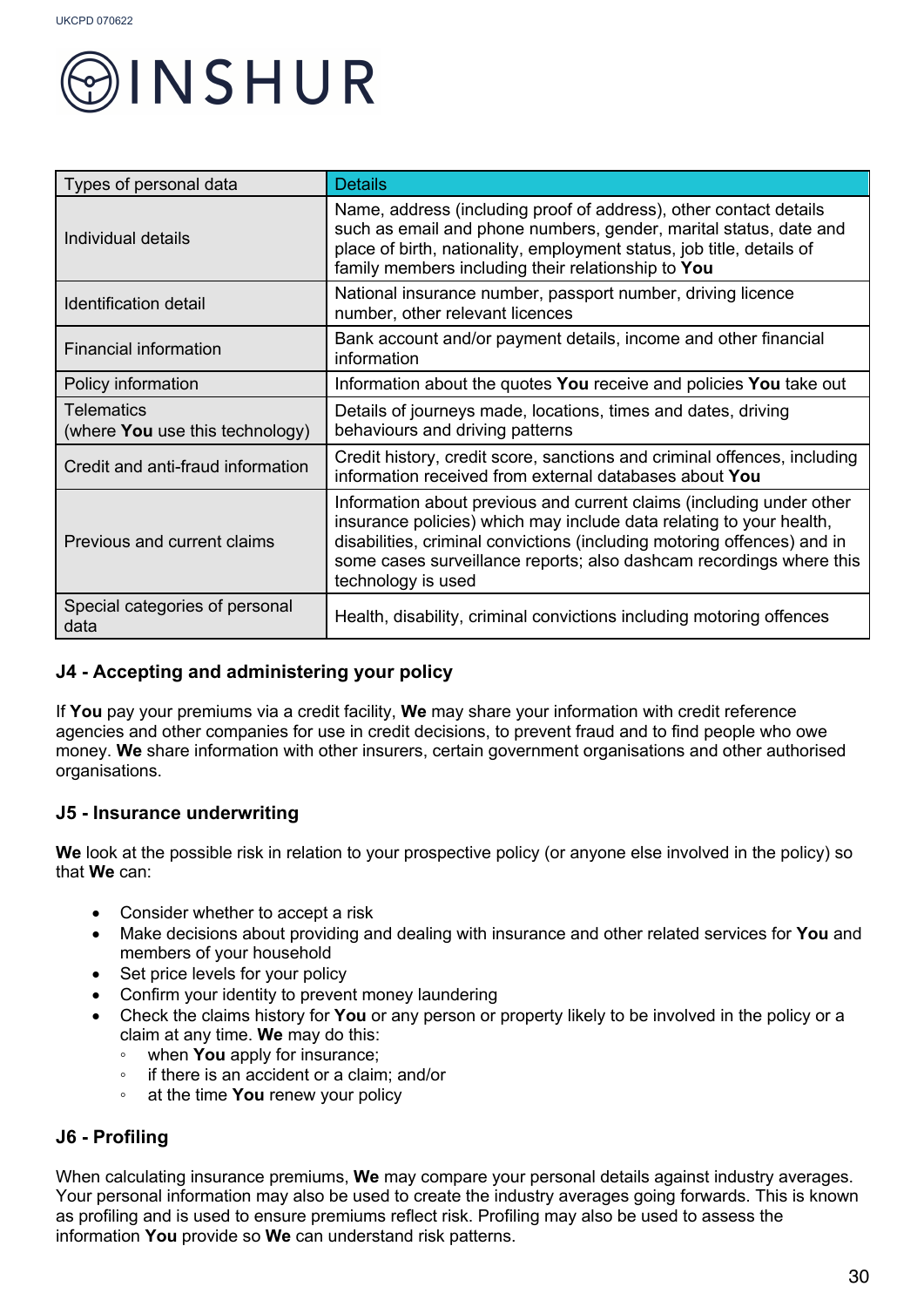

Special categories of personal data may be used for profiling where this is relevant, such as medical history or past motoring convictions including motoring offences.

**We** may also make some decisions (for example about whether to offer cover or what the premiums will be) without any intervention by **Our** staff. These are known as automated decisions. **You** can find out more about how **We** make these decisions on **Our** website: www.inshur.com/uk/privacy. See also "Your Rights" below.

#### **J7 - Motor Insurance Database (MID)**

Information about your insurance policy will be added to the Motor Insurance Database (MID) which is managed by the Motor Insurers' Bureau (MIB). Certain government or authorised organisations including the Police, DVLA, DVLNI, Insurance Fraud Bureau and other organisations allowed by law may use the MID and the information stored on it for purposes including:

- Continuous Insurance Enforcement (**You** can get information about this from the Department of Transport);
- Electronic vehicle licensing;
- Law enforcement for the purposes of preventing, detecting, catching or prosecution offenders; and
- Providing government services or other services aimed at reducing the level of uninsured driving.

If **You** are involved in a road traffic accident (either in the **United Kingdom**, the EEA or certain other territories), insurers or the MIB (or both) may search the MID to gather relevant information. Anyone making a claim for a road traffic accident (including their appointed representatives and citizens of other countries) may also gather relevant information which is held on the MID.

It is vital that the MID holds your correct registration number. If it is not shown correctly on the MID, **You** are at risk of having **Your Vehicle** seized by the police. **You** can check that your correct registration number details are shown on the MID at askmid.com.

#### **J8 - Managing claims**

If **You** make a claim, **We** may need to release information to another person or organisation involved in that claim. This includes, but is not restricted to, others involved in the incident, their insurer, their solicitor or representative and medical teams, authorised repairers, the police or other investigators. **We** also may have to investigate your claim and conviction history. This may involve external claims handlers, loss adjusters, legal and other expert advisers.

Under the conditions of your policy, **You** must tell **Us** about any incident (such as an accident or theft) which may or may not result in a claim.

#### **J9 - Call recording**

**You** should note that some telephone calls may be recorded or monitored, for example calls to or from **Our** claims department, customer services team or underwriting department. Call recording and monitoring may be carried out for the following purposes:

- Training and quality control
- As evidence of conversations
- For the prevention or detection of crime (e.g. fraudulent claims).

#### **J10 - Preventing or detecting fraud**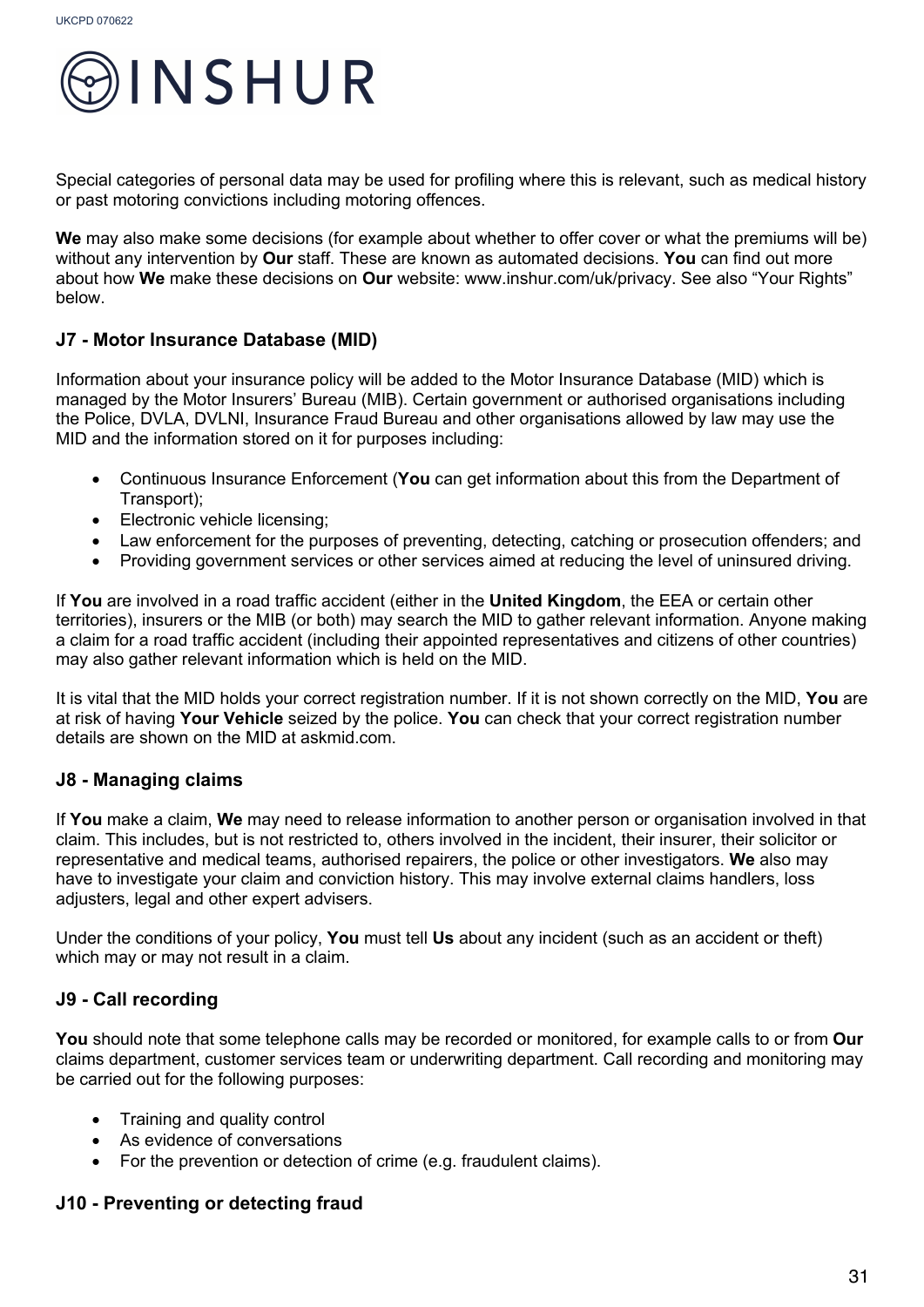

**We** will check your information against a range of registers and databases for completeness and accuracy. We may also share your information with law enforcement agencies, other organisations and public bodies.

If **We** find that false or inaccurate information has been given to **Us,** or **We** suspect fraud, **We** will take appropriate action. If fraud is identified, details will be passed to fraud prevention agencies including the Claims Underwriting Exchange Register and the Motor Insurance Anti-Fraud and Theft Register. Law enforcement agencies may access and use this information.

**We** and other organisations, including those from other countries, may also access and use this information to prevent fraud and money laundering, for example, when:

- checking details on applications for credit and credit related or other facilities;
- managing credit and credit related accounts or facilities;
- recovering debt:
- checking details on proposals and claims for all types of insurance; and/or
- checking details of job applicants and employees.

Details of the registers, databases and fraud prevention agencies **We** use may be requested from the Data Protection Executive at INSHUR UK Limited, 2nd Floor, 1 Jubilee Street, Brighton, BN1 1GE.

#### **J11 - Retention**

**We** will keep your personal data only for as long as is necessary for the purpose for which it was collected. In particular, **We** will retain your information for as long as there is any possibility that either **You** or **We** may wish to bring a legal claim under or relating to your insurance, or where **We** are required to keep your information for legal or regulatory purposes.

#### **J12 - Your rights**

**You** have rights under the Data Protection laws including the right to access the information **We** hold about **You** (subject to any legal restrictions that may apply), to have the information corrected if it is inaccurate, and to have it updated if it is incomplete. In certain circumstances **You** may have the right to restrict or object to processing, to receive an electronic copy of your data ("data portability") or to have your data deleted. **You** can also find out about any automated decisions **We** make that affect your insurance or premiums.

If **You** wish to exercise any of your rights, please contact **Us** at:

Address: Data Protection Executive INSHUR UK Limited 2nd Floor, 1 Jubilee Street **Brighton** BN1 1GE Email: compliance@inshur.com

Further details about all the rights available to **You** may be found on **Our** website: **Error! Hyperlink reference not valid.**

If **You** are not satisfied with **Our** use of your personal data or **Our** response to any request by **You** to exercise your rights in relation to your personal data, please contact: compliance@inshur.com

**You** also have a right to make a complaint to the Information Commissioner:

Address: Information Commissioner's Office Wycliffe House Water Lane Wilmslow **Cheshire**